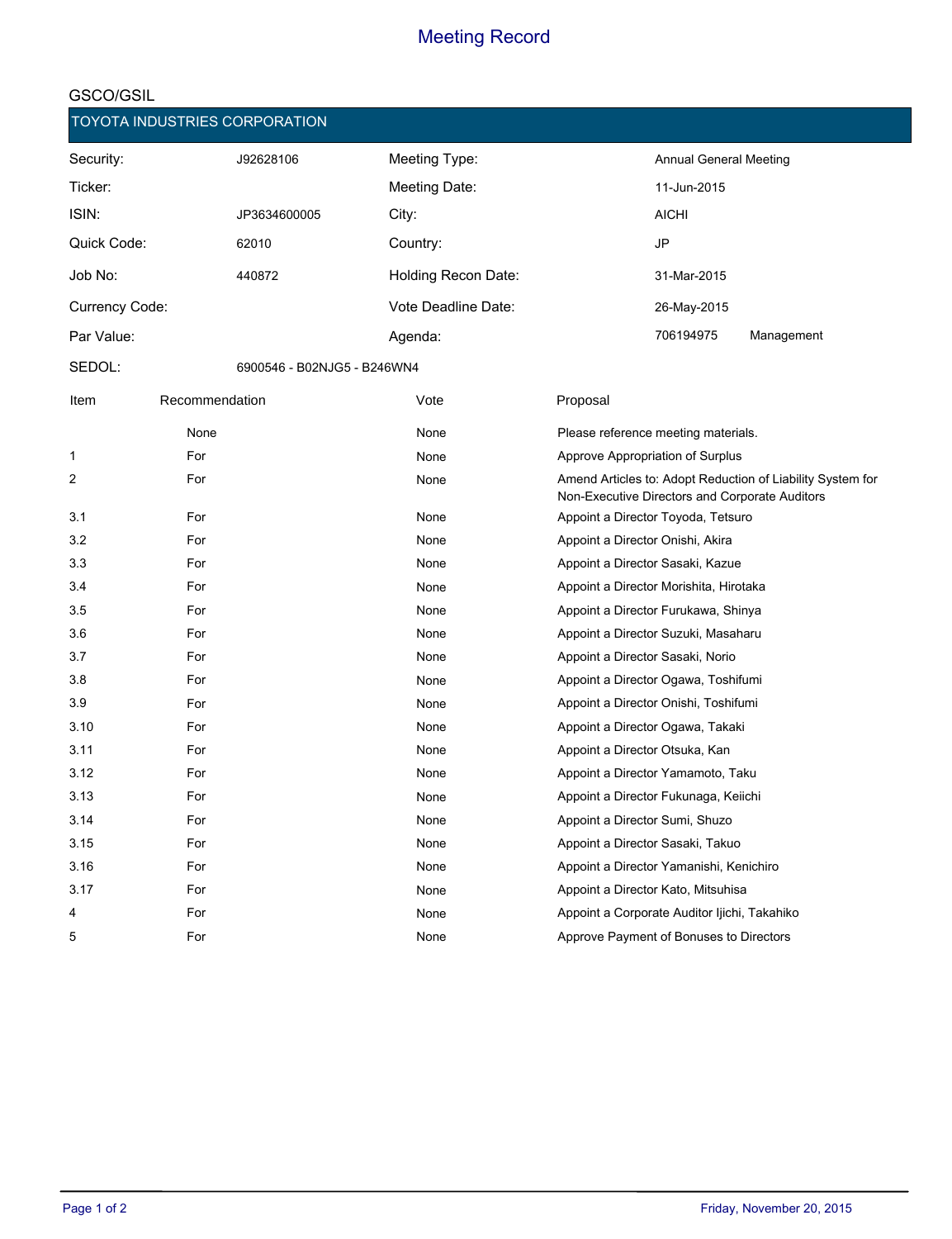#### **TOYOTA INDUSTRIES CORPORATION**

| Security:      |                | J92628106                   | Meeting Type:       |          | <b>Annual General Meeting</b>                |                                                                                                              |
|----------------|----------------|-----------------------------|---------------------|----------|----------------------------------------------|--------------------------------------------------------------------------------------------------------------|
| Ticker:        |                |                             | Meeting Date:       |          | 11-Jun-2015                                  |                                                                                                              |
| ISIN:          |                | JP3634600005                | City:               |          | <b>AICHI</b>                                 |                                                                                                              |
| Quick Code:    |                | 62010                       | Country:            |          | <b>JP</b>                                    |                                                                                                              |
| Job No:        |                | 440872                      | Holding Recon Date: |          | 31-Mar-2015                                  |                                                                                                              |
| Currency Code: |                |                             | Vote Deadline Date: |          | 26-May-2015                                  |                                                                                                              |
| Par Value:     |                |                             | Agenda:             |          | 706194975                                    | Management                                                                                                   |
| SEDOL:         |                | 6900546 - B02NJG5 - B246WN4 |                     |          |                                              |                                                                                                              |
| Item           | Recommendation |                             | Vote                | Proposal |                                              |                                                                                                              |
|                | None           |                             | None                |          | Please reference meeting materials.          |                                                                                                              |
| $\mathbf 1$    | For            |                             | None                |          | Approve Appropriation of Surplus             |                                                                                                              |
| 2              | For            |                             | None                |          |                                              | Amend Articles to: Adopt Reduction of Liability System for<br>Non-Executive Directors and Corporate Auditors |
| 3.1            | For            |                             | None                |          | Appoint a Director Toyoda, Tetsuro           |                                                                                                              |
| 3.2            | For            |                             | None                |          | Appoint a Director Onishi, Akira             |                                                                                                              |
| 3.3            | For            |                             | None                |          | Appoint a Director Sasaki, Kazue             |                                                                                                              |
| 3.4            | For            |                             | None                |          | Appoint a Director Morishita, Hirotaka       |                                                                                                              |
| 3.5            | For            |                             | None                |          | Appoint a Director Furukawa, Shinya          |                                                                                                              |
| 3.6            | For            |                             | None                |          | Appoint a Director Suzuki, Masaharu          |                                                                                                              |
| 3.7            | For            |                             | None                |          | Appoint a Director Sasaki, Norio             |                                                                                                              |
| 3.8            | For            |                             | None                |          | Appoint a Director Ogawa, Toshifumi          |                                                                                                              |
| 3.9            | For            |                             | None                |          | Appoint a Director Onishi, Toshifumi         |                                                                                                              |
| 3.10           | For            |                             | None                |          | Appoint a Director Ogawa, Takaki             |                                                                                                              |
| 3.11           | For            |                             | None                |          | Appoint a Director Otsuka, Kan               |                                                                                                              |
| 3.12           | For            |                             | None                |          | Appoint a Director Yamamoto, Taku            |                                                                                                              |
| 3.13           | For            |                             | None                |          | Appoint a Director Fukunaga, Keiichi         |                                                                                                              |
| 3.14           | For            |                             | None                |          | Appoint a Director Sumi, Shuzo               |                                                                                                              |
| 3.15           | For            |                             | None                |          | Appoint a Director Sasaki, Takuo             |                                                                                                              |
| 3.16           | For            |                             | None                |          | Appoint a Director Yamanishi, Kenichiro      |                                                                                                              |
| 3.17           | For            |                             | None                |          | Appoint a Director Kato, Mitsuhisa           |                                                                                                              |
| 4              | For            |                             | None                |          | Appoint a Corporate Auditor Ijichi, Takahiko |                                                                                                              |
| 5              | For            |                             | None                |          | Approve Payment of Bonuses to Directors      |                                                                                                              |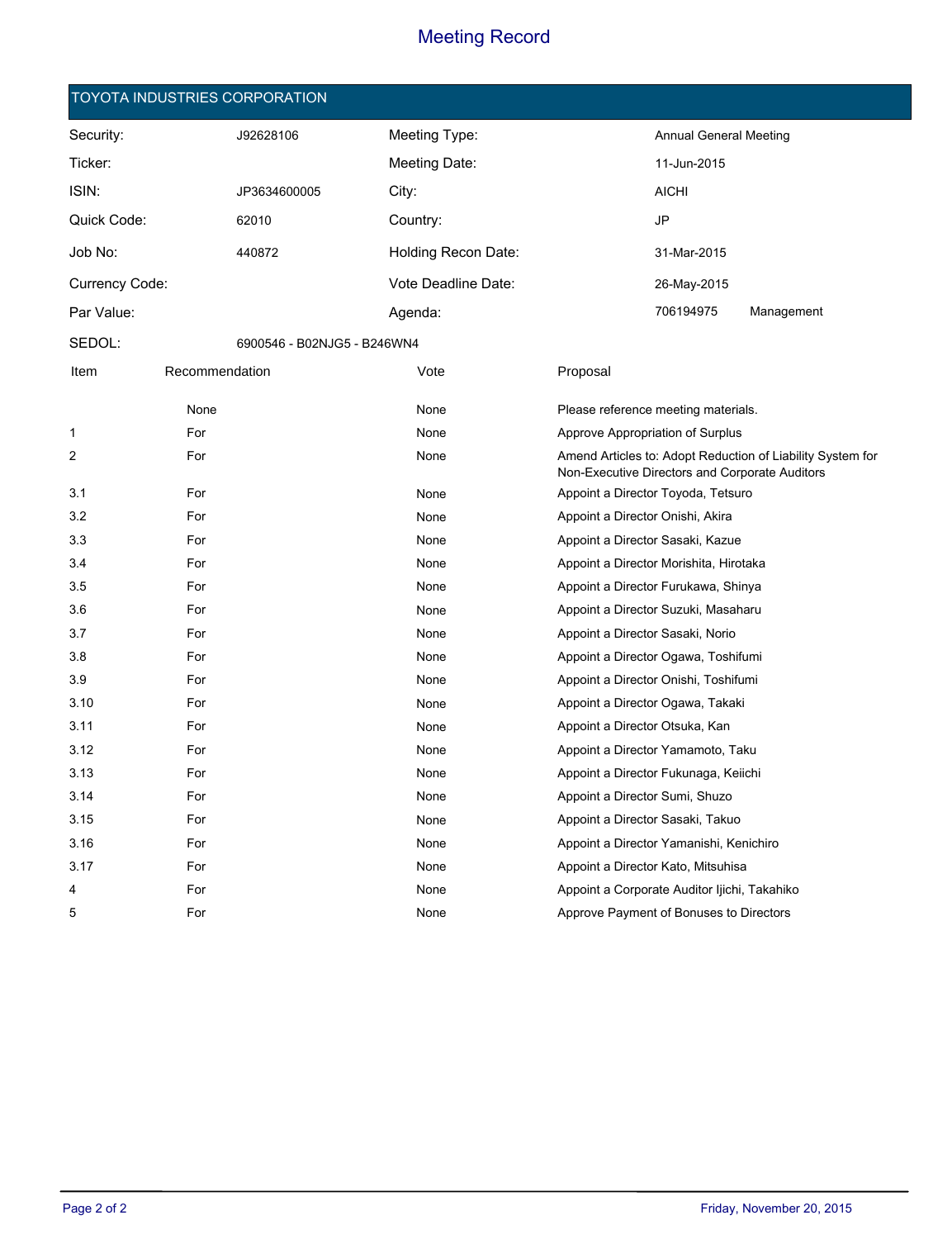#### **GSCO/GSIL**

|                | TOYOTA MOTOR CORPORATION |              |                                                 |                                                                                                             |
|----------------|--------------------------|--------------|-------------------------------------------------|-------------------------------------------------------------------------------------------------------------|
| Security:      |                          | J92676113    | Meeting Type:                                   | Annual General Meeting                                                                                      |
| Ticker:        |                          |              | Meeting Date:                                   | 16-Jun-2015                                                                                                 |
| ISIN:          |                          | JP3633400001 | City:                                           | <b>AICHI</b>                                                                                                |
| Quick Code:    |                          | 72030        | Country:                                        | JP                                                                                                          |
| Job No:        |                          | 441426       | <b>Holding Recon Date:</b>                      | 31-Mar-2015                                                                                                 |
| Currency Code: |                          |              | Vote Deadline Date:                             | 29-May-2015                                                                                                 |
| Par Value:     |                          |              | Agenda:                                         | 706194735<br>Management                                                                                     |
| SEDOL:         |                          |              | 0851435 - 2205870 - 4871503 - 6900643 - B1YYWK8 |                                                                                                             |
| Item           | Recommendation           |              | Vote                                            | Proposal                                                                                                    |
|                | None                     |              | None                                            | Please reference meeting materials.                                                                         |
| 1              | For                      |              | None                                            | Approve Appropriation of Surplus                                                                            |
| 2.1            | For                      |              | None                                            | Appoint a Director Uchiyamada, Takeshi                                                                      |
| 2.2            | For                      |              | None                                            | Appoint a Director Toyoda, Akio                                                                             |
| 2.3            | For                      |              | None                                            | Appoint a Director Kodaira, Nobuyori                                                                        |
| 2.4            | For                      |              | None                                            | Appoint a Director Kato, Mitsuhisa                                                                          |
| 2.5            | For                      |              | None                                            | Appoint a Director Sudo, Seiichi                                                                            |
| 2.6            | For                      |              | None                                            | Appoint a Director Terashi, Shigeki                                                                         |
| 2.7            | For                      |              | None                                            | Appoint a Director Hayakawa, Shigeru                                                                        |
| 2.8            | For                      |              | None                                            | Appoint a Director Didier Leroy                                                                             |
| 2.9            | For                      |              | None                                            | Appoint a Director Ijichi, Takahiko                                                                         |
| 2.10           | For                      |              | None                                            | Appoint a Director Uno, Ikuo                                                                                |
| 2.11           | For                      |              | None                                            | Appoint a Director Kato, Haruhiko                                                                           |
| 2.12           | For                      |              | None                                            | Appoint a Director Mark T. Hogan                                                                            |
| 3.1            | For                      |              | None                                            | Appoint a Corporate Auditor Kato, Masahiro                                                                  |
| 3.2            | For                      |              | None                                            | Appoint a Corporate Auditor Kagawa, Yoshiyuki                                                               |
| 3.3            | For                      |              | None                                            | Appoint a Corporate Auditor Wake, Yoko                                                                      |
| 3.4            | For                      |              | None                                            | Appoint a Corporate Auditor Ozu, Hiroshi                                                                    |
| 4              | For                      |              | None                                            | Appoint a Substitute Corporate Auditor Sakai, Ryuji                                                         |
| 5              | For                      |              | None                                            | Approve Payment of Bonuses to Directors                                                                     |
| 6              | For                      |              | None                                            | Amend Articles to Adopt Reduction of Liability System for<br>Non-Executive Directors and Corporate Auditors |
| 7              | For                      |              | None                                            | Amend Articles to Issue Class Shares and Approve<br>Delegation of Authority to the Board of Directors to    |

Determine Offering Terms for the Offered Shares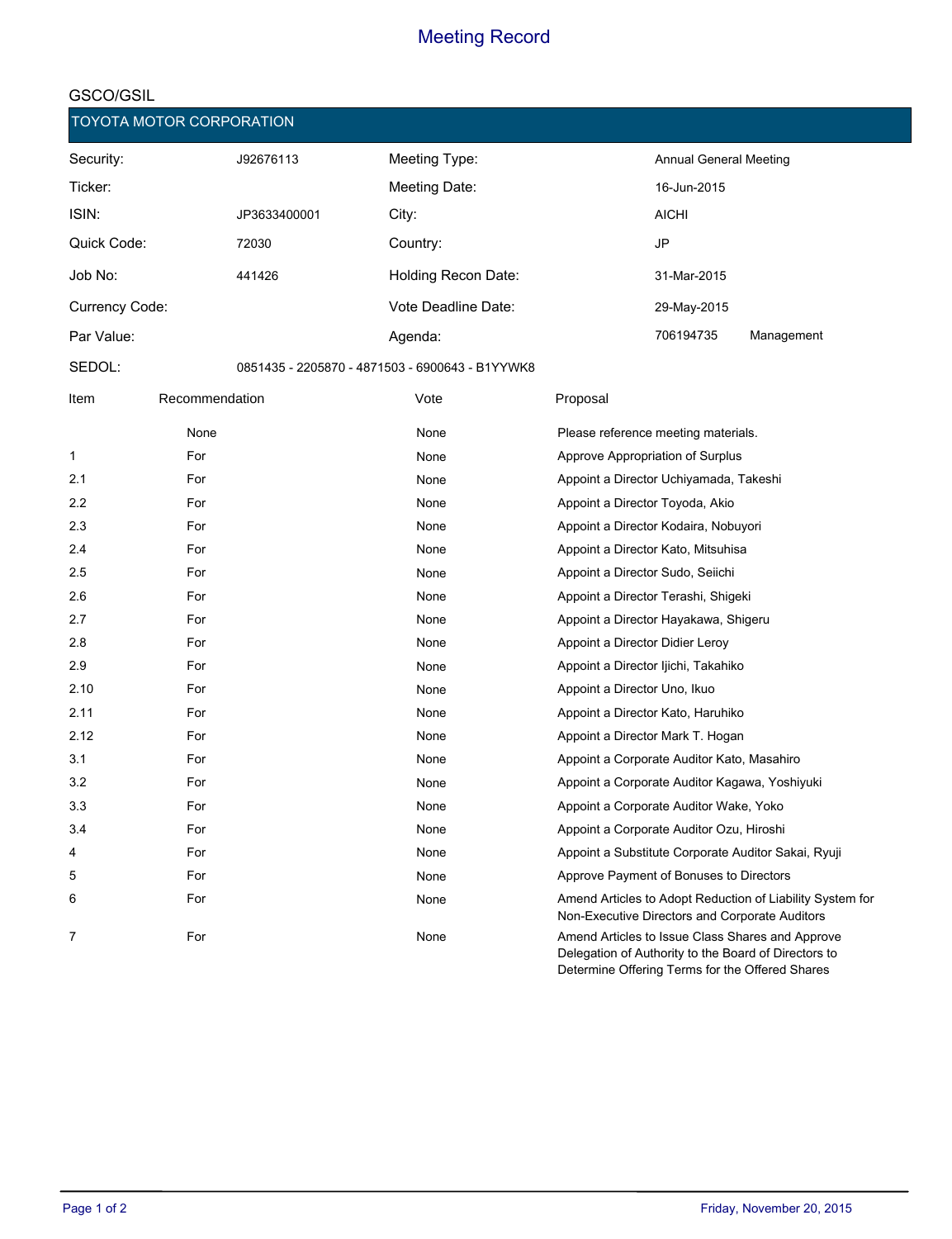#### **TOYOTA MOTOR CORPORATION**

| Security:             |                | J92676113    | Meeting Type:                                   |                                  | <b>Annual General Meeting</b>                 |            |
|-----------------------|----------------|--------------|-------------------------------------------------|----------------------------------|-----------------------------------------------|------------|
| Ticker:               |                |              | Meeting Date:                                   |                                  | 16-Jun-2015                                   |            |
| ISIN:                 |                | JP3633400001 | City:                                           |                                  | <b>AICHI</b>                                  |            |
| Quick Code:           |                | 72030        | Country:                                        |                                  | <b>JP</b>                                     |            |
| Job No:               |                | 441426       | Holding Recon Date:                             |                                  | 31-Mar-2015                                   |            |
| <b>Currency Code:</b> |                |              | Vote Deadline Date:                             |                                  | 29-May-2015                                   |            |
| Par Value:            |                |              | Agenda:                                         |                                  | 706194735                                     | Management |
| SEDOL:                |                |              | 0851435 - 2205870 - 4871503 - 6900643 - B1YYWK8 |                                  |                                               |            |
| Item                  | Recommendation |              | Vote                                            | Proposal                         |                                               |            |
|                       | None           |              | None                                            |                                  | Please reference meeting materials.           |            |
| 1                     | For            |              | None                                            |                                  | Approve Appropriation of Surplus              |            |
| 2.1                   | For            |              | None                                            |                                  | Appoint a Director Uchiyamada, Takeshi        |            |
| 2.2                   | For            |              | None                                            | Appoint a Director Toyoda, Akio  |                                               |            |
| 2.3                   | For            |              | None                                            |                                  | Appoint a Director Kodaira, Nobuyori          |            |
| 2.4                   | For            |              | None                                            |                                  | Appoint a Director Kato, Mitsuhisa            |            |
| 2.5                   | For            |              | None                                            | Appoint a Director Sudo, Seiichi |                                               |            |
| 2.6                   | For            |              | None                                            |                                  | Appoint a Director Terashi, Shigeki           |            |
| 2.7                   | For            |              | None                                            |                                  | Appoint a Director Hayakawa, Shigeru          |            |
| 2.8                   | For            |              | None                                            | Appoint a Director Didier Leroy  |                                               |            |
| 2.9                   | For            |              | None                                            |                                  | Appoint a Director Ijichi, Takahiko           |            |
| 2.10                  | For            |              | None                                            | Appoint a Director Uno, Ikuo     |                                               |            |
| 2.11                  | For            |              | None                                            |                                  | Appoint a Director Kato, Haruhiko             |            |
| 2.12                  | For            |              | None                                            |                                  | Appoint a Director Mark T. Hogan              |            |
| 3.1                   | For            |              | None                                            |                                  | Appoint a Corporate Auditor Kato, Masahiro    |            |
| 3.2                   | For            |              | None                                            |                                  | Appoint a Corporate Auditor Kagawa, Yoshiyuki |            |

3.3 For For Research Company None Appoint a Corporate Auditor Wake, Yoko 3.4 **For** For **For Appoint a Corporate Auditor Ozu, Hiroshi** and Appoint a Corporate Auditor Ozu, Hiroshi

5 **For** For **For Research Approve Payment of Bonuses to Directors** 

None

None

4 For For Research Mone Appoint a Substitute Corporate Auditor Sakai, Ryuji

7 **Amend Articles to Issue Class Shares and Approve None Conserverse Amend Articles to Issue Class Shares and Approve** 

6 Amend Articles to Adopt Reduction of Liability System for

Non-Executive Directors and Corporate Auditors

Delegation of Authority to the Board of Directors to Determine Offering Terms for the Offered Shares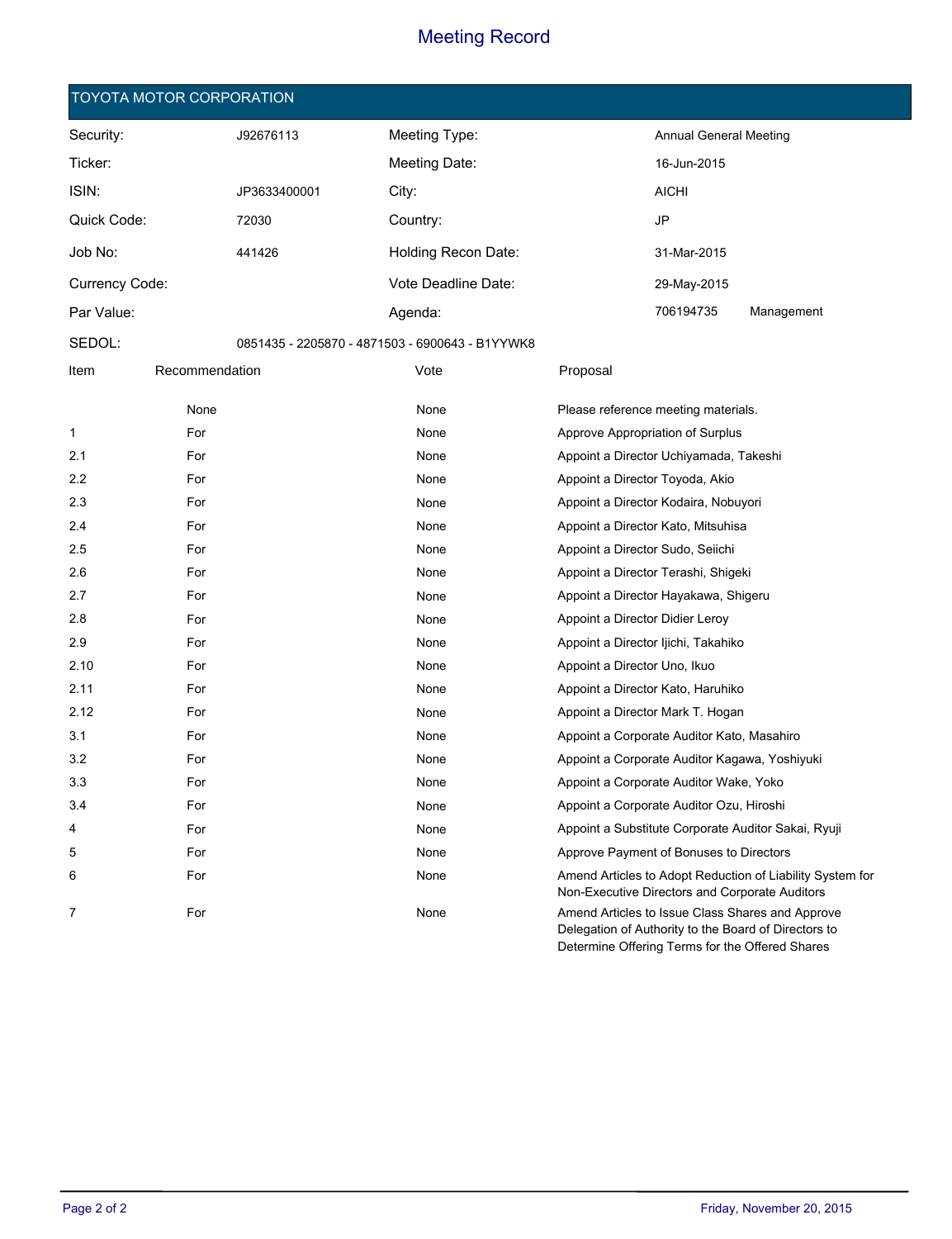| HONDA MOTOR CO., LTD. |                |                |                                                   |          |                                            |            |
|-----------------------|----------------|----------------|---------------------------------------------------|----------|--------------------------------------------|------------|
| Security:             |                | J22302111      | Meeting Type:                                     |          | Annual General Meeting                     |            |
| Ticker:               |                |                | Meeting Date:                                     |          | 17-Jun-2015                                |            |
| ISIN:                 |                | JP3854600008   | City:                                             |          | <b>TOKYO</b>                               |            |
| Quick Code:           |                | 72670          | Country:                                          |          | <b>JP</b>                                  |            |
| Job No:               |                | 441443         | Holding Recon Date:                               |          | 31-Mar-2015                                |            |
| Currency Code:        |                |                | Vote Deadline Date:                               |          | 05-Jun-2015                                |            |
| Par Value:            |                |                | Agenda:                                           |          | 706205211                                  | Management |
| SEDOL:                |                | <b>B247ZM7</b> | 0435141 - 4435482 - 5326273 - 6435145 - B02F0P7 - |          |                                            |            |
| Item                  | Recommendation |                | Vote                                              | Proposal |                                            |            |
|                       | None           |                | None                                              |          | Please reference meeting materials.        |            |
| $\mathbf{1}$          | For            |                | None                                              |          | Approve Appropriation of Surplus           |            |
| 2.1                   | For            |                | None                                              |          | Appoint a Director Ike, Fumihiko           |            |
| 2.2                   | For            |                | None                                              |          | Appoint a Director Ito, Takanobu           |            |
| 2.3                   | For            |                | None                                              |          | Appoint a Director Iwamura, Tetsuo         |            |
| 2.4                   | For            |                | None                                              |          | Appoint a Director Fukuo, Koichi           |            |
| 2.5                   | For            |                | None                                              |          | Appoint a Director Matsumoto, Yoshiyuki    |            |
| 2.6                   | For            |                | None                                              |          | Appoint a Director Yamane, Yoshi           |            |
| 2.7                   | For            |                | None                                              |          | Appoint a Director Hachigo, Takahiro       |            |
| 2.8                   | For            |                | None                                              |          | Appoint a Director Yoshida, Masahiro       |            |
| 2.9                   | For            |                | None                                              |          | Appoint a Director Takeuchi, Kohei         |            |
| 2.10                  | For            |                | None                                              |          | Appoint a Director Kuroyanagi, Nobuo       |            |
| 2.11                  | For            |                | None                                              |          | Appoint a Director Kunii, Hideko           |            |
| 2.12                  | For            |                | None                                              |          | Appoint a Director Aoyama, Shinji          |            |
| 2.13                  | For            |                | None                                              |          | Appoint a Director Kaihara, Noriya         |            |
| 2.14                  | For            |                | None                                              |          | Appoint a Director Igarashi, Masayuki      |            |
| 3.1                   | For            |                | None                                              |          | Appoint a Corporate Auditor Takaura, Hideo |            |
| 3.2                   | For            |                | None                                              |          | Appoint a Corporate Auditor Tamura, Mayumi |            |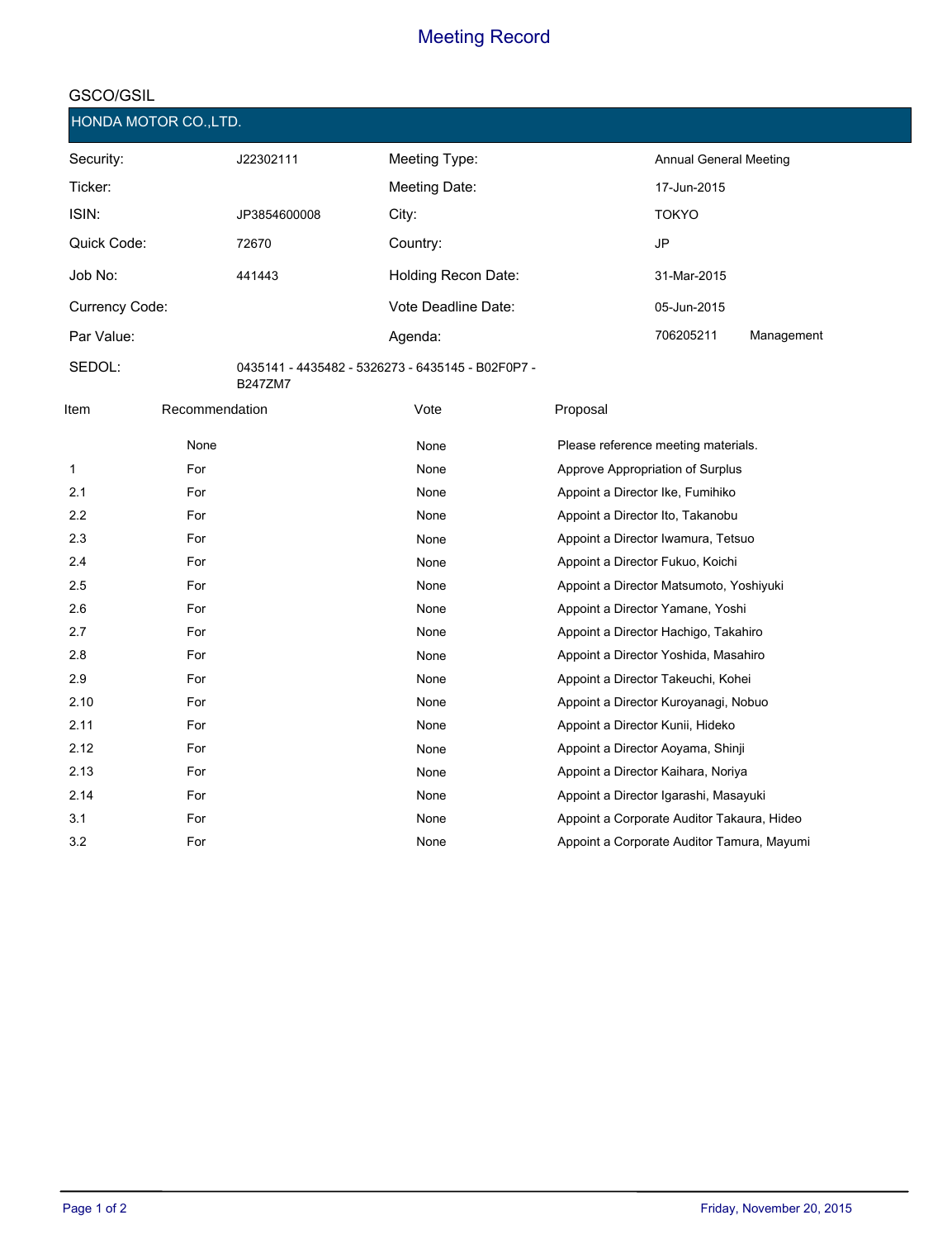|  | HONDA MOTOR CO.,LTD., |  |
|--|-----------------------|--|
|  |                       |  |

| Security:      | J22302111    | Meeting Type:       | Annual General Meeting |            |
|----------------|--------------|---------------------|------------------------|------------|
| Ticker:        |              | Meeting Date:       | 17-Jun-2015            |            |
| ISIN:          | JP3854600008 | City:               | <b>TOKYO</b>           |            |
| Quick Code:    | 72670        | Country:            | JP                     |            |
| Job No:        | 441443       | Holding Recon Date: | 31-Mar-2015            |            |
| Currency Code: |              | Vote Deadline Date: | 05-Jun-2015            |            |
| Par Value:     |              | Agenda:             | 706205211              | Management |

**SEDOL:** 0435141 - 4435482 - 5326273 - 6435145 - B02F0P7 - B247ZM7

| Item | Recommendation | Vote | Proposal                                   |
|------|----------------|------|--------------------------------------------|
|      | None           | None | Please reference meeting materials.        |
| 1    | For            | None | Approve Appropriation of Surplus           |
| 2.1  | For            | None | Appoint a Director Ike, Fumihiko           |
| 2.2  | For            | None | Appoint a Director Ito, Takanobu           |
| 2.3  | For            | None | Appoint a Director Iwamura, Tetsuo         |
| 2.4  | For            | None | Appoint a Director Fukuo, Koichi           |
| 2.5  | For            | None | Appoint a Director Matsumoto, Yoshiyuki    |
| 2.6  | For            | None | Appoint a Director Yamane, Yoshi           |
| 2.7  | For            | None | Appoint a Director Hachigo, Takahiro       |
| 2.8  | For            | None | Appoint a Director Yoshida, Masahiro       |
| 2.9  | For            | None | Appoint a Director Takeuchi, Kohei         |
| 2.10 | For            | None | Appoint a Director Kuroyanagi, Nobuo       |
| 2.11 | For            | None | Appoint a Director Kunii, Hideko           |
| 2.12 | For            | None | Appoint a Director Aoyama, Shinji          |
| 2.13 | For            | None | Appoint a Director Kaihara, Noriya         |
| 2.14 | For            | None | Appoint a Director Igarashi, Masayuki      |
| 3.1  | For            | None | Appoint a Corporate Auditor Takaura, Hideo |
| 3.2  | For            | None | Appoint a Corporate Auditor Tamura, Mayumi |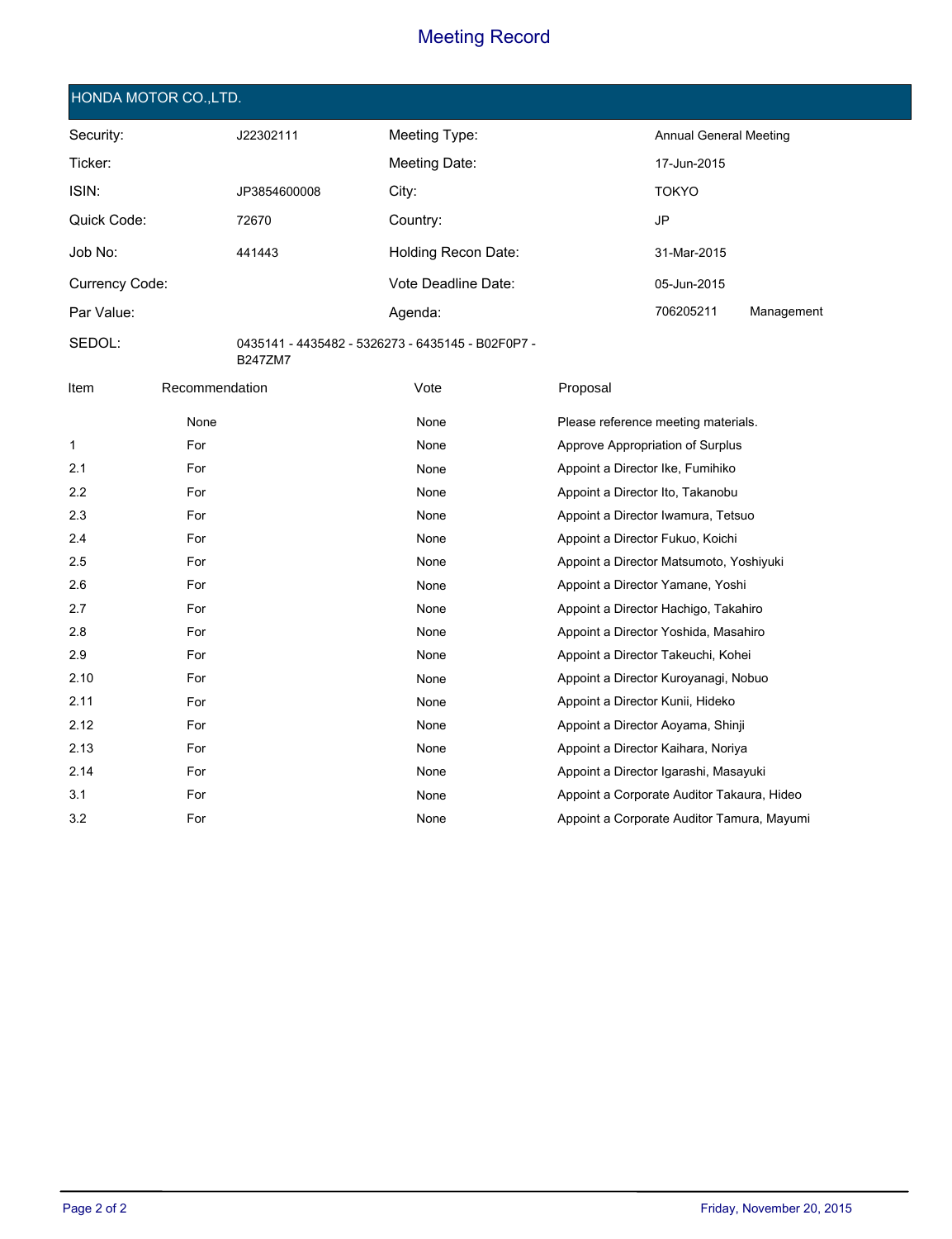| THE SHIZUOKA BANK,LTD. |              |                                                 |                               |            |
|------------------------|--------------|-------------------------------------------------|-------------------------------|------------|
| Security:              | J74444100    | Meeting Type:                                   | <b>Annual General Meeting</b> |            |
| Ticker:                |              | Meeting Date:                                   | 19-Jun-2015                   |            |
| ISIN:                  | JP3351200005 | City:                                           | <b>SHIZUOKA</b>               |            |
| Quick Code:            | 83550        | Country:                                        | JP                            |            |
| Job No:                | 441449       | Holding Recon Date:                             | 31-Mar-2015                   |            |
| Currency Code:         |              | Vote Deadline Date:                             | 17-Jun-2015                   |            |
| Par Value:             |              | Agenda:                                         | 706216531                     | Management |
| SEDOL:                 |              | 5861310 - 6805328 - B05PMZ8 - B3FHTQ5 - BHZL5V2 |                               |            |

| Item | Recommendation | Vote | Proposal                                           |
|------|----------------|------|----------------------------------------------------|
|      | None           | None | Please reference meeting materials.                |
| 1    | For            | None | Approve Appropriation of Surplus                   |
| 2.1  | For            | None | Appoint a Director Nakanishi, Katsunori            |
| 2.2  | For            | None | Appoint a Director Nakamura, Akihiro               |
| 2.3  | For            | None | Appoint a Director Hitosugi, Itsuro                |
| 2.4  | For            | None | Appoint a Director Nagasawa, Yoshihiro             |
| 2.5  | For            | None | Appoint a Director Sugimoto, Hirotoshi             |
| 2.6  | For            | None | Appoint a Director Shibata, Hisashi                |
| 2.7  | For            | None | Appoint a Director Yagi, Minoru                    |
| 2.8  | For            | None | Appoint a Director Goto, Masahiro                  |
| 2.9  | For            | None | Appoint a Director Fujisawa, Kumi                  |
| 2.10 | For            | None | Appoint a Director Kato, Kazuyasu                  |
| 3.1  | For            | None | Appoint a Corporate Auditor Saito, Hiroki          |
| 3.2  | For            | None | Appoint a Corporate Auditor Ishibashi, Mitsuhiro   |
| 3.3  | For            | None | Appoint a Corporate Auditor Kozuki, Kazuo          |
| 3.4  | For            | None | Appoint a Corporate Auditor Yamashita, Yoshihiro   |
| 4    | For            | None | Amend the Compensation to be received by Directors |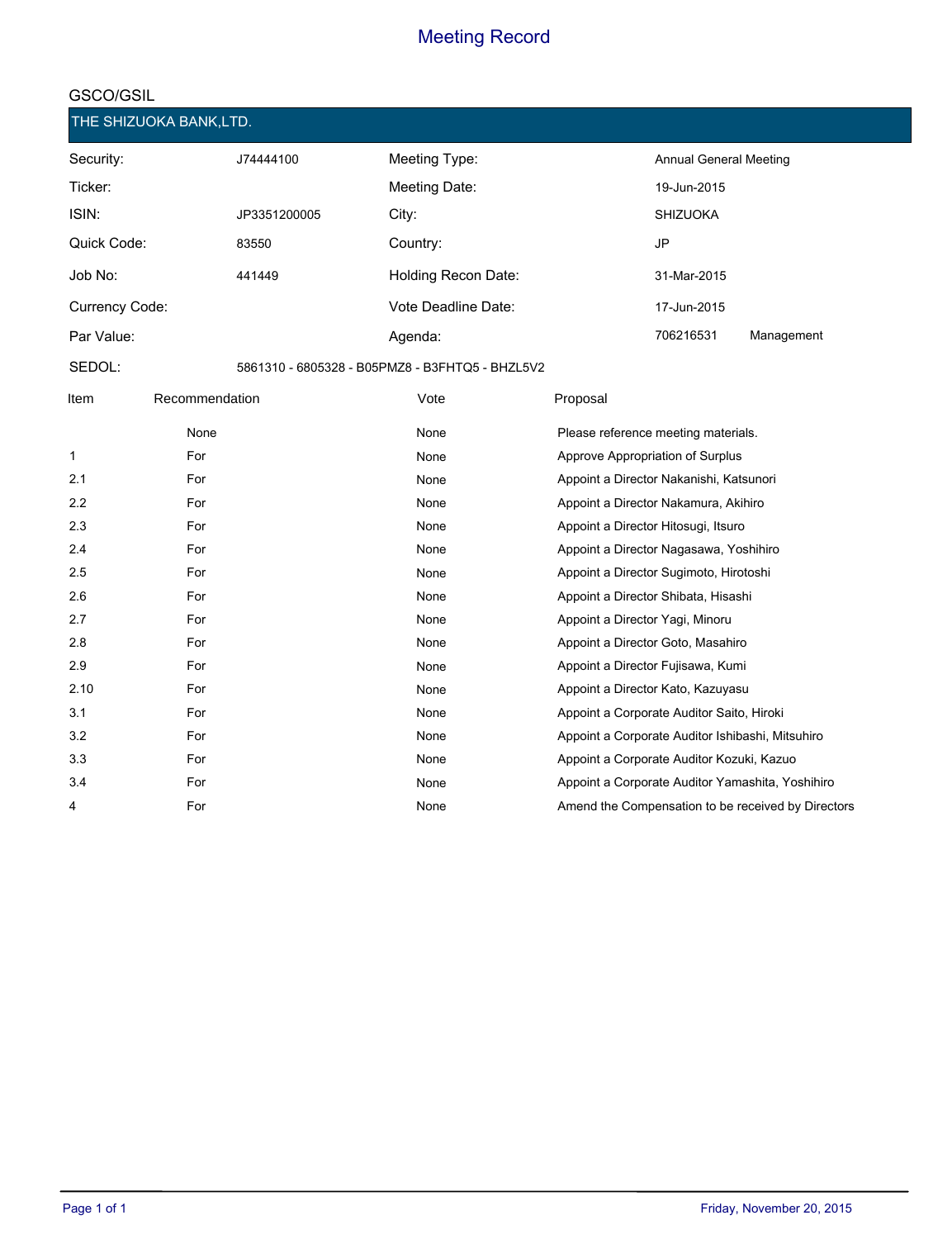| EAST JAPAN RAILWAY COMPANY |                |              |                                                 |          |                                                |                                                            |
|----------------------------|----------------|--------------|-------------------------------------------------|----------|------------------------------------------------|------------------------------------------------------------|
| Security:                  |                | J1257M109    | Meeting Type:                                   |          | <b>Annual General Meeting</b>                  |                                                            |
| Ticker:                    |                |              | Meeting Date:                                   |          | 23-Jun-2015                                    |                                                            |
| ISIN:                      |                | JP3783600004 | City:                                           |          | <b>TOKYO</b>                                   |                                                            |
| Quick Code:                |                | 90200        | Country:                                        |          | <b>JP</b>                                      |                                                            |
| Job No:                    |                | 442669       | Holding Recon Date:                             |          | 31-Mar-2015                                    |                                                            |
| Currency Code:             |                |              | Vote Deadline Date:                             |          | 21-Jun-2015                                    |                                                            |
| Par Value:                 |                |              | Agenda:                                         |          | 706217468                                      | Management                                                 |
| SEDOL:                     |                |              | 5734713 - 6298542 - B16TB60 - B3BH2R1 - BHZL6F3 |          |                                                |                                                            |
| ltem                       | Recommendation |              | Vote                                            | Proposal |                                                |                                                            |
|                            | None           |              | None                                            |          | Please reference meeting materials.            |                                                            |
| 1                          | For            |              | None                                            |          | Approve Appropriation of Surplus               |                                                            |
| 2                          | For            |              | None                                            |          | Non-Executive Directors and Corporate Auditors | Amend Articles to: Adopt Reduction of Liability System for |
| 3                          | For            |              | None                                            |          | Appoint a Director Ito, Motoshige              |                                                            |
| 4.1                        | For            |              | None                                            |          | Appoint a Corporate Auditor Hoshino, Shigeo    |                                                            |
| 4.2                        | For            |              | None                                            |          |                                                | Appoint a Corporate Auditor Higashikawa, Hajime            |
| 4.3                        | For            |              | None                                            |          | Appoint a Corporate Auditor Ishida, Yoshio     |                                                            |
| 5                          | For            |              | None                                            |          |                                                | Approve Payment of Bonuses to Corporate Officers           |
|                            |                |              |                                                 |          |                                                |                                                            |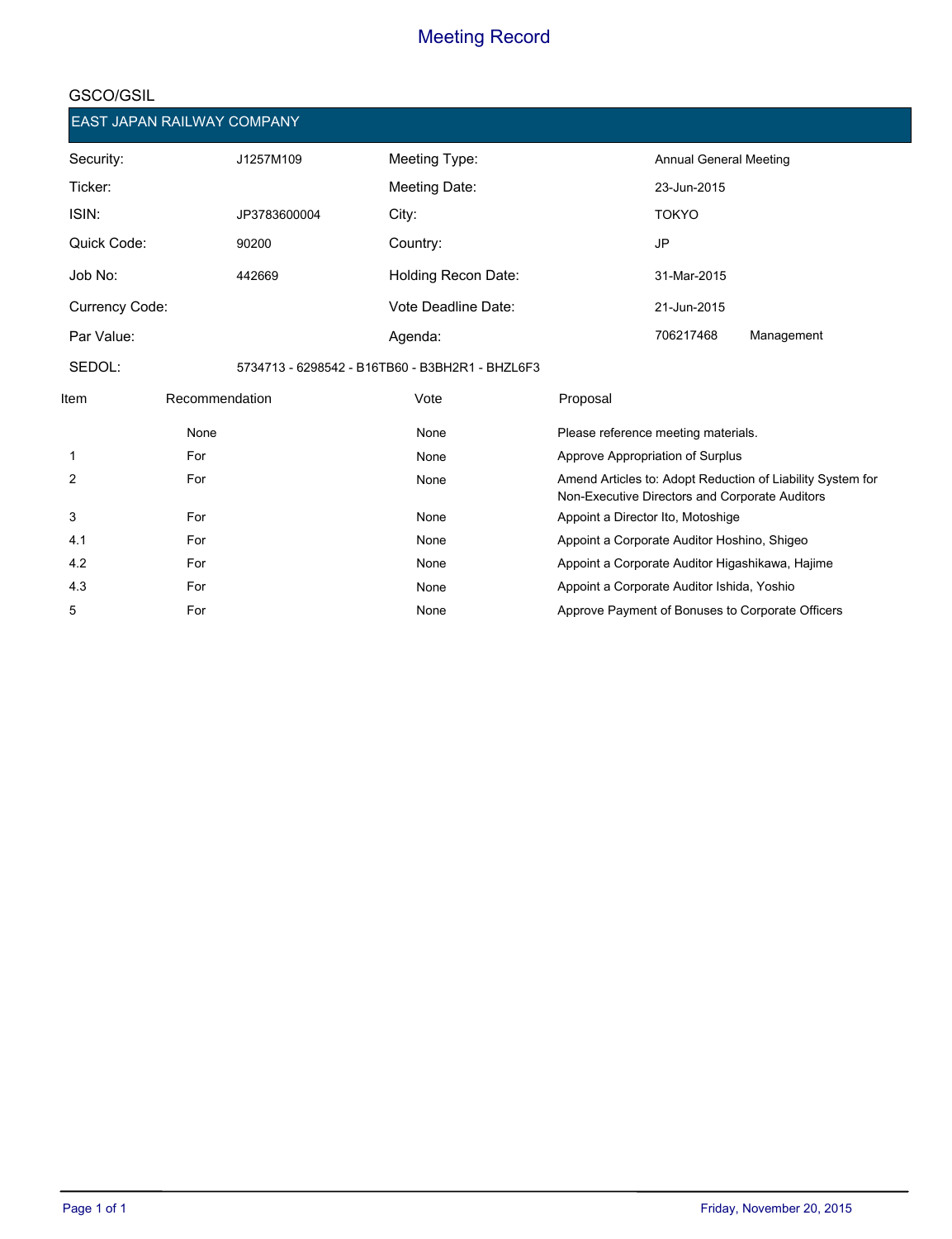|                | MIZUHO FINANCIAL GROUP, INC. |              |                                                 |                                                                                                                                             |
|----------------|------------------------------|--------------|-------------------------------------------------|---------------------------------------------------------------------------------------------------------------------------------------------|
| Security:      |                              | J4599L102    | Meeting Type:                                   | <b>Annual General Meeting</b>                                                                                                               |
| Ticker:        |                              |              | Meeting Date:                                   | 23-Jun-2015                                                                                                                                 |
| ISIN:          |                              | JP3885780001 | City:                                           | <b>TOKYO</b>                                                                                                                                |
| Quick Code:    |                              | 84110        | Country:                                        | <b>JP</b>                                                                                                                                   |
| Job No:        |                              | 441420       | Holding Recon Date:                             | 31-Mar-2015                                                                                                                                 |
| Currency Code: |                              |              | Vote Deadline Date:                             | 11-Jun-2015                                                                                                                                 |
| Par Value:     |                              |              | Agenda:                                         | 706227027<br>Management                                                                                                                     |
| SEDOL:         |                              |              | 6591014 - 7562213 - B06NR12 - B17CHR1 - BHZL5W3 |                                                                                                                                             |
| Item           | Recommendation               |              | Vote                                            | Proposal                                                                                                                                    |
|                | None                         |              | None                                            | Please reference meeting materials.                                                                                                         |
| 1.1            | For                          |              | None                                            | Appoint a Director Sato, Yasuhiro                                                                                                           |
| 1.2            | For                          |              | None                                            | Appoint a Director Tsuhara, Shusaku                                                                                                         |
| 1.3            | For                          |              | None                                            | Appoint a Director Aya, Ryusuke                                                                                                             |
| 1.4            | For                          |              | None                                            | Appoint a Director Shimbo, Junichi                                                                                                          |
| 1.5            | For                          |              | None                                            | Appoint a Director Fujiwara, Koji                                                                                                           |
| 1.6            | For                          |              | None                                            | Appoint a Director Takahashi, Hideyuki                                                                                                      |
| 1.7            | For                          |              | None                                            | Appoint a Director Funaki, Nobukatsu                                                                                                        |
| 1.8            | For                          |              | None                                            | Appoint a Director Ohashi, Mitsuo                                                                                                           |
| 1.9            | For                          |              | None                                            | Appoint a Director Seki, Tetsuo                                                                                                             |
| 1.10           | For                          |              | None                                            | Appoint a Director Kawamura, Takashi                                                                                                        |
| 1.11           | For                          |              | None                                            | Appoint a Director Kainaka, Tatsuo                                                                                                          |
| 1.12           | For                          |              | None                                            | Appoint a Director Abe, Hirotake                                                                                                            |
| 1.13           | For                          |              | None                                            | Appoint a Director Ota, Hiroko                                                                                                              |
| 2              | Against                      |              | None                                            | Shareholder Proposal: Amend Articles of Incorporation<br>(Organizations that decide dividends from surplus, etc.)                           |
| 3              | Against                      |              | None                                            | Shareholder Proposal: Amend Articles of Incorporation<br>(Exercise of voting rights of shares held for strategic<br>reasons)                |
| 4              | Against                      |              | None                                            | Shareholder Proposal: Amend Articles of Incorporation<br>(Preparation of an evaluation report in an appropriate<br>manner)                  |
| 5              | Against                      |              | None                                            | Shareholder Proposal: Amend Articles of Incorporation<br>(Establishment of a sexual harassment prevention system)                           |
| 6              | Against                      |              | None                                            | Shareholder Proposal: Amend Articles of Incorporation<br>(Record date of the ordinary general meeting of<br>shareholders and other matters) |
| 7              | Against                      |              | None                                            | Shareholder Proposal: Amend Articles of Incorporation<br>(Prohibition of improper method of reaching a resolution)                          |
| 8              | Against                      |              | None                                            | Shareholder Proposal: Amend Articles of Incorporation<br>(Disclosure of minutes of the general meetings of<br>shareholders)                 |
| 9              | Against                      |              | None                                            | Shareholder Proposal: Amend Articles of Incorporation<br>(Establishment of a system to prohibit fraud)                                      |
| 10             | Against                      |              | None                                            | Shareholder Proposal: Amend Articles of Incorporation<br>(Withdrawal from Green Sheet market)                                               |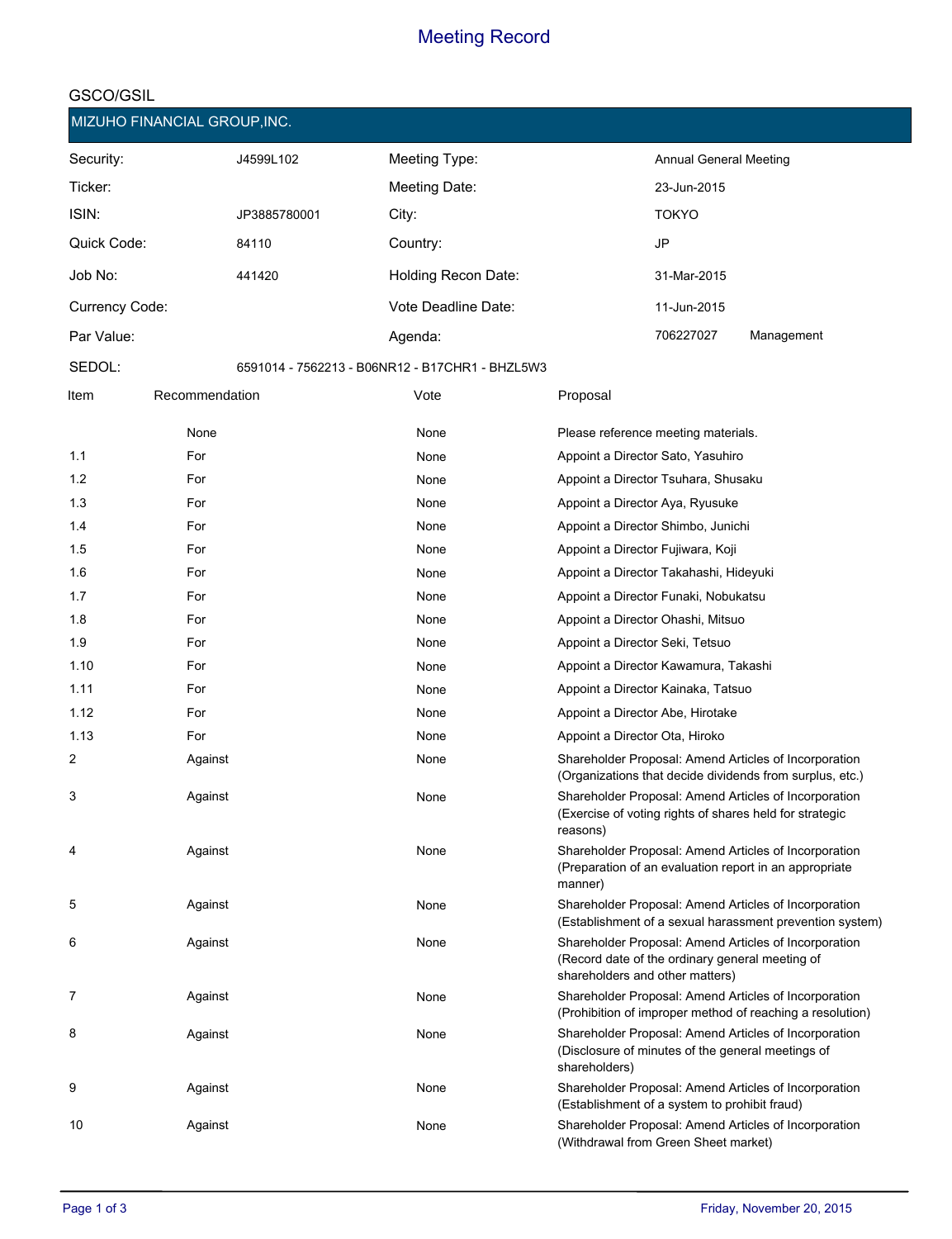Against

11 Against Against Against Shareholder Proposal: Amend Articles of Incorporation (Non-participation in the successor system of the Green Sheet market)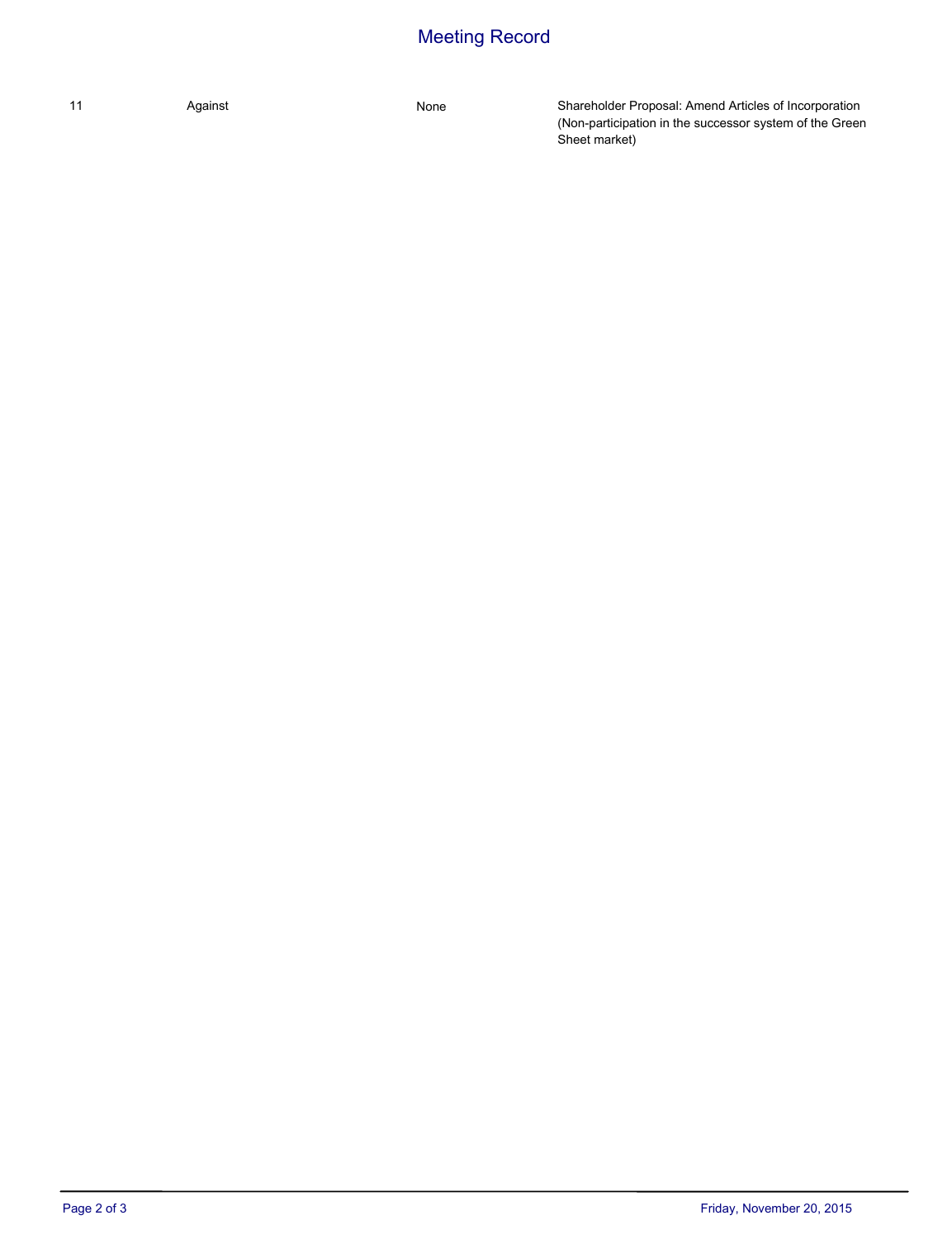#### **MIZUHO FINANCIAL GROUP,INC.**

**SEDOL:**

| Security:      | J4599L102    | Meeting Type:       | Annual General Meeting |            |
|----------------|--------------|---------------------|------------------------|------------|
| Ticker:        |              | Meeting Date:       | 23-Jun-2015            |            |
| ISIN:          | JP3885780001 | City:               | <b>TOKYO</b>           |            |
| Quick Code:    | 84110        | Country:            | JP                     |            |
| Job No:        | 441420       | Holding Recon Date: | 31-Mar-2015            |            |
| Currency Code: |              | Vote Deadline Date: | 11-Jun-2015            |            |
| Par Value:     |              | Agenda:             | 706227027              | Management |

6591014 - 7562213 - B06NR12 - B17CHR1 - BHZL5W3

| Item | Recommendation | Vote | Proposal                                                                                                                                    |
|------|----------------|------|---------------------------------------------------------------------------------------------------------------------------------------------|
|      | None           | None | Please reference meeting materials.                                                                                                         |
| 1.1  | For            | None | Appoint a Director Sato, Yasuhiro                                                                                                           |
| 1.2  | For            | None | Appoint a Director Tsuhara, Shusaku                                                                                                         |
| 1.3  | For            | None | Appoint a Director Aya, Ryusuke                                                                                                             |
| 1.4  | For            | None | Appoint a Director Shimbo, Junichi                                                                                                          |
| 1.5  | For            | None | Appoint a Director Fujiwara, Koji                                                                                                           |
| 1.6  | For            | None | Appoint a Director Takahashi, Hideyuki                                                                                                      |
| 1.7  | For            | None | Appoint a Director Funaki, Nobukatsu                                                                                                        |
| 1.8  | For            | None | Appoint a Director Ohashi, Mitsuo                                                                                                           |
| 1.9  | For            | None | Appoint a Director Seki, Tetsuo                                                                                                             |
| 1.10 | For            | None | Appoint a Director Kawamura, Takashi                                                                                                        |
| 1.11 | For            | None | Appoint a Director Kainaka, Tatsuo                                                                                                          |
| 1.12 | For            | None | Appoint a Director Abe, Hirotake                                                                                                            |
| 1.13 | For            | None | Appoint a Director Ota, Hiroko                                                                                                              |
| 2    | Against        | None | Shareholder Proposal: Amend Articles of Incorporation<br>(Organizations that decide dividends from surplus, etc.)                           |
| 3    | Against        | None | Shareholder Proposal: Amend Articles of Incorporation<br>(Exercise of voting rights of shares held for strategic<br>reasons)                |
| 4    | Against        | None | Shareholder Proposal: Amend Articles of Incorporation<br>(Preparation of an evaluation report in an appropriate)<br>manner)                 |
| 5    | Against        | None | Shareholder Proposal: Amend Articles of Incorporation<br>(Establishment of a sexual harassment prevention system)                           |
| 6    | Against        | None | Shareholder Proposal: Amend Articles of Incorporation<br>(Record date of the ordinary general meeting of<br>shareholders and other matters) |
| 7    | Against        | None | Shareholder Proposal: Amend Articles of Incorporation<br>(Prohibition of improper method of reaching a resolution)                          |
| 8    | Against        | None | Shareholder Proposal: Amend Articles of Incorporation<br>(Disclosure of minutes of the general meetings of<br>shareholders)                 |
| 9    | Against        | None | Shareholder Proposal: Amend Articles of Incorporation<br>(Establishment of a system to prohibit fraud)                                      |
| 10   | Against        | None | Shareholder Proposal: Amend Articles of Incorporation<br>(Withdrawal from Green Sheet market)                                               |
| 11   | Against        | None | Shareholder Proposal: Amend Articles of Incorporation<br>(Non-participation in the successor system of the Green<br>Sheet market)           |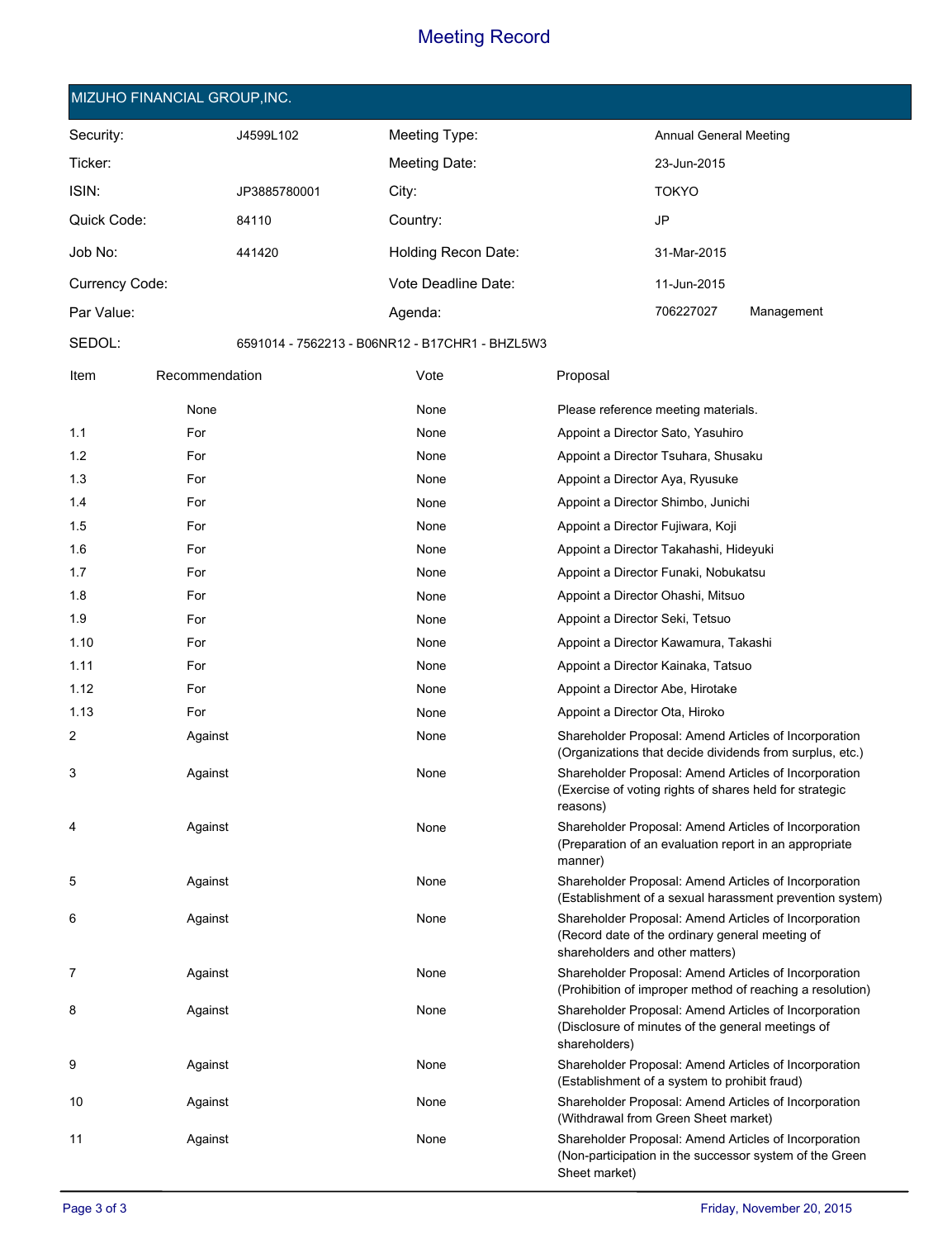|                | NOMURA HOLDINGS, INC. |                   |                                                   |                                                                                                                                                                                     |
|----------------|-----------------------|-------------------|---------------------------------------------------|-------------------------------------------------------------------------------------------------------------------------------------------------------------------------------------|
| Security:      |                       | J59009159         | Meeting Type:                                     | Annual General Meeting                                                                                                                                                              |
| Ticker:        |                       |                   | Meeting Date:                                     | 24-Jun-2015                                                                                                                                                                         |
| ISIN:          |                       | JP3762600009      | City:                                             | <b>TOKYO</b>                                                                                                                                                                        |
| Quick Code:    |                       | 86040             | Country:                                          | <b>JP</b>                                                                                                                                                                           |
| Job No:        |                       | 442648            | Holding Recon Date:                               | 31-Mar-2015                                                                                                                                                                         |
| Currency Code: |                       |                   | Vote Deadline Date:                               | 08-Jun-2015                                                                                                                                                                         |
| Par Value:     |                       |                   | Agenda:                                           | 706216606<br>Management                                                                                                                                                             |
| SEDOL:         |                       | B0CRGP5 - B17H033 | 4601045 - 4644879 - 6643108 - 6650487 - B02JR69 - |                                                                                                                                                                                     |
| Item           | Recommendation        |                   | Vote                                              | Proposal                                                                                                                                                                            |
|                | None                  |                   | None                                              | Please reference meeting materials.                                                                                                                                                 |
| 1.1            | For                   |                   | None                                              | Appoint a Director Koga, Nobuyuki                                                                                                                                                   |
| 1.2            | For                   |                   | None                                              | Appoint a Director Nagai, Koji                                                                                                                                                      |
| 1.3            | For                   |                   | None                                              | Appoint a Director Yoshikawa, Atsushi                                                                                                                                               |
| 1.4            | For                   |                   | None                                              | Appoint a Director Suzuki, Hiroyuki                                                                                                                                                 |
| 1.5            | For                   |                   | None                                              | Appoint a Director David Benson                                                                                                                                                     |
| 1.6            | For                   |                   | None                                              | Appoint a Director Sakane, Masahiro                                                                                                                                                 |
| 1.7            | For                   |                   | None                                              | Appoint a Director Kusakari, Takao                                                                                                                                                  |
| 1.8            | For                   |                   | None                                              | Appoint a Director Fujinuma, Tsuguoki                                                                                                                                               |
| 1.9            | For                   |                   | None                                              | Appoint a Director Kanemoto, Toshinori                                                                                                                                              |
| 1.10           | For                   |                   | None                                              | Appoint a Director Clara Furse                                                                                                                                                      |
| 1.11           | For                   |                   | None                                              | Appoint a Director Michael Lim Choo San                                                                                                                                             |
| 1.12           | For                   |                   | None                                              | Appoint a Director Kimura, Hiroshi                                                                                                                                                  |
| 2              | For                   |                   | None                                              | Amend Articles to: Adopt Reduction of Liability System for<br>Non-Executive Directors, Approve Minor Revisions,<br>Change Record Date for Dividends to September 30 and<br>March 31 |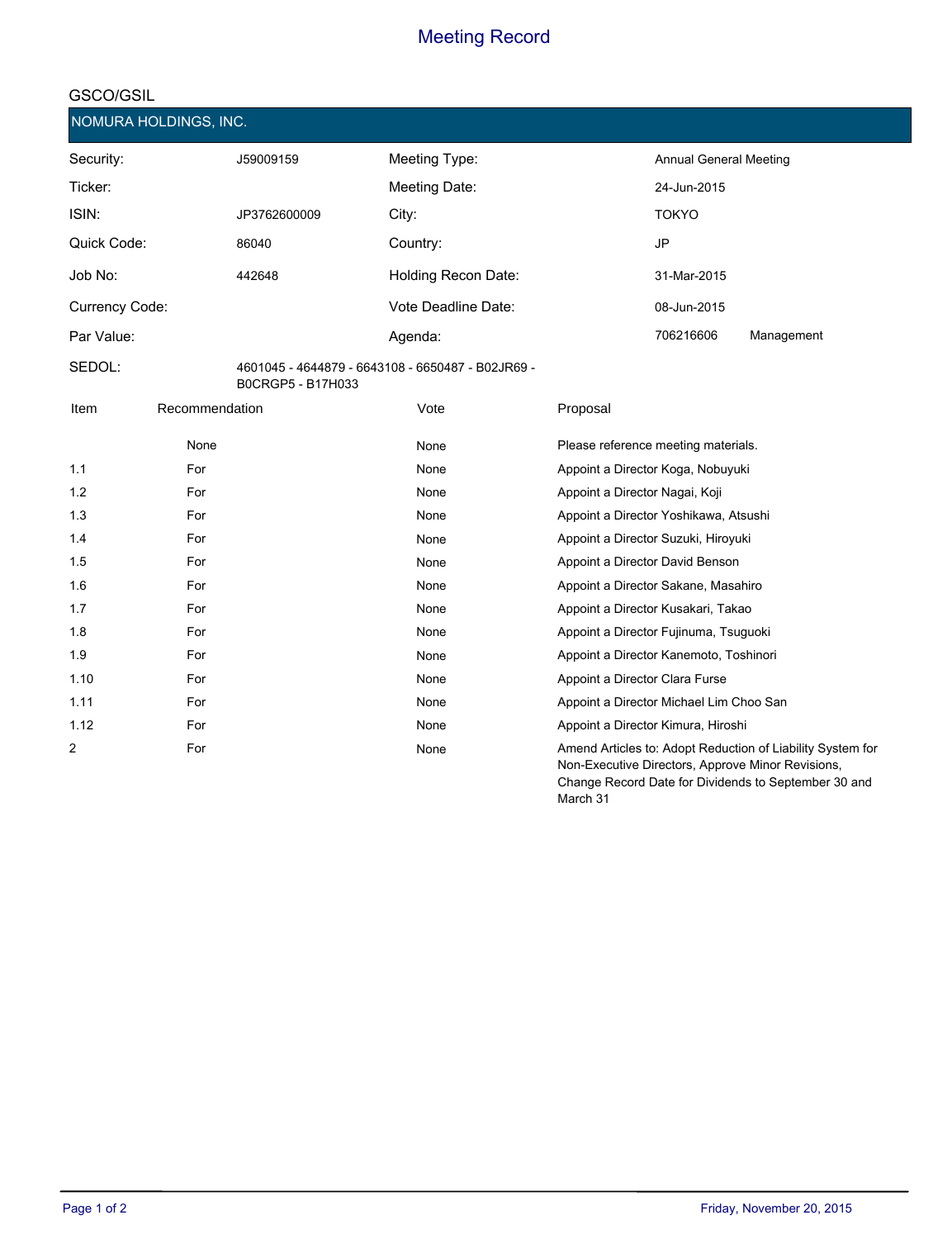| NOMURA HOLDINGS, INC. |  |  |
|-----------------------|--|--|
|                       |  |  |

| Security:      | J59009159    | Meeting Type:              | Annual General Meeting |            |
|----------------|--------------|----------------------------|------------------------|------------|
| Ticker:        |              | Meeting Date:              | 24-Jun-2015            |            |
| ISIN:          | JP3762600009 | City:                      | <b>TOKYO</b>           |            |
| Quick Code:    | 86040        | Country:                   | JP                     |            |
| Job No:        | 442648       | <b>Holding Recon Date:</b> | 31-Mar-2015            |            |
| Currency Code: |              | Vote Deadline Date:        | 08-Jun-2015            |            |
| Par Value:     |              | Agenda:                    | 706216606              | Management |

**SEDOL:** 4601045 - 4644879 - 6643108 - 6650487 - B02JR69 - B0CRGP5 - B17H033

| Item | Recommendation | Vote | Proposal                                                                                                                                                                |
|------|----------------|------|-------------------------------------------------------------------------------------------------------------------------------------------------------------------------|
|      | None           | None | Please reference meeting materials.                                                                                                                                     |
| 1.1  | For            | None | Appoint a Director Koga, Nobuyuki                                                                                                                                       |
| 1.2  | For            | None | Appoint a Director Nagai, Koji                                                                                                                                          |
| 1.3  | For            | None | Appoint a Director Yoshikawa, Atsushi                                                                                                                                   |
| 1.4  | For            | None | Appoint a Director Suzuki, Hiroyuki                                                                                                                                     |
| 1.5  | For            | None | Appoint a Director David Benson                                                                                                                                         |
| 1.6  | For            | None | Appoint a Director Sakane, Masahiro                                                                                                                                     |
| 1.7  | For            | None | Appoint a Director Kusakari, Takao                                                                                                                                      |
| 1.8  | For            | None | Appoint a Director Fujinuma, Tsuguoki                                                                                                                                   |
| 1.9  | For            | None | Appoint a Director Kanemoto, Toshinori                                                                                                                                  |
| 1.10 | For            | None | Appoint a Director Clara Furse                                                                                                                                          |
| 1.11 | For            | None | Appoint a Director Michael Lim Choo San                                                                                                                                 |
| 1.12 | For            | None | Appoint a Director Kimura, Hiroshi                                                                                                                                      |
| 2    | For            | None | Amend Articles to: Adopt Reduction of Liability System for<br>Non-Executive Directors, Approve Minor Revisions,<br>Change Record Date for Dividends to September 30 and |

March 31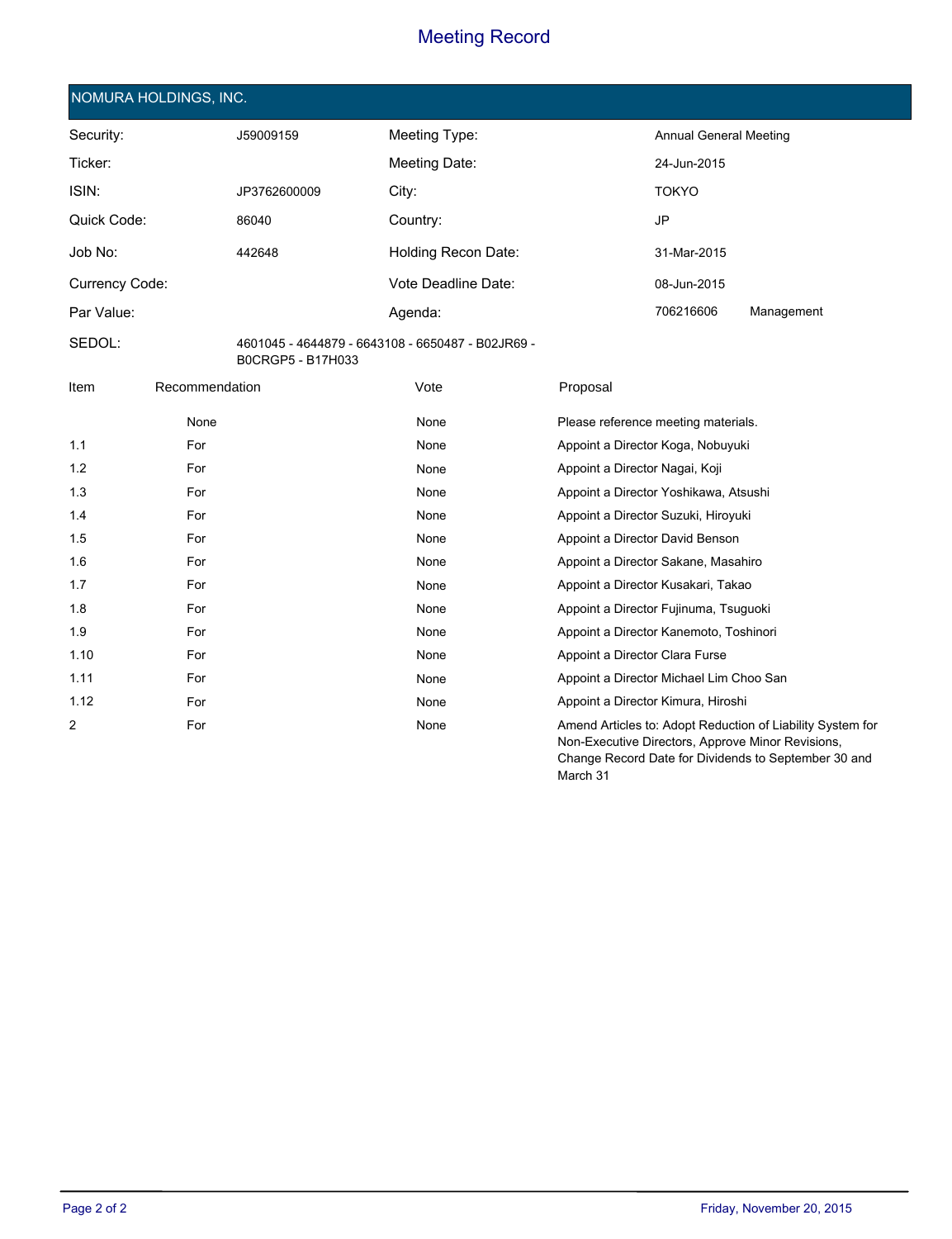# **GSCO/GSIL**

| HITACHI,LTD.   |              |                                                   |                               |
|----------------|--------------|---------------------------------------------------|-------------------------------|
| Security:      | J20454112    | Meeting Type:                                     | <b>Annual General Meeting</b> |
| Ticker:        |              | Meeting Date:                                     | 25-Jun-2015                   |
| ISIN:          | JP3788600009 | City:                                             | <b>TOKYO</b>                  |
| Quick Code:    | 65010        | Country:                                          | JP                            |
| Job No:        | 442621       | Holding Recon Date:                               | 31-Mar-2015                   |
| Currency Code: |              | Vote Deadline Date:                               | 15-Jun-2015                   |
| Par Value:     |              | Agenda:                                           | 706205350<br>Management       |
| SEDOL:         |              | 4429151 - 4429344 - 5675726 - 6429104 - B02DZQ7 - |                               |

B0CRGZ5 - B0ZGTS3

| Item | Recommendation | Vote | Proposal                                                                                                       |
|------|----------------|------|----------------------------------------------------------------------------------------------------------------|
|      |                | None | Please reference meeting materials.                                                                            |
| 1    | For            | None | Amend Articles to: Adopt Reduction of Liability System for<br>Non-Executive Directors, Approve Minor Revisions |
| 2.1  | For            | None | Appoint a Director Katsumata, Nobuo                                                                            |
| 2.2  | For            | None | Appoint a Director Cynthia Carroll                                                                             |
| 2.3  | For            | None | Appoint a Director Sakakibara, Sadayuki                                                                        |
| 2.4  | For            | None | Appoint a Director George Buckley                                                                              |
| 2.5  | For            | None | Appoint a Director Louise Pentland                                                                             |
| 2.6  | For            | None | Appoint a Director Mochizuki, Harufumi                                                                         |
| 2.7  | For            | None | Appoint a Director Philip Yeo                                                                                  |
| 2.8  | For            | None | Appoint a Director Yoshihara, Hiroaki                                                                          |
| 2.9  | For            | None | Appoint a Director Nakanishi, Hiroaki                                                                          |
| 2.10 | For            | None | Appoint a Director Higashihara, Toshiaki                                                                       |
| 2.11 | For            | None | Appoint a Director Miyoshi, Takashi                                                                            |
| 2.12 | For            | None | Appoint a Director Mochida, Nobuo                                                                              |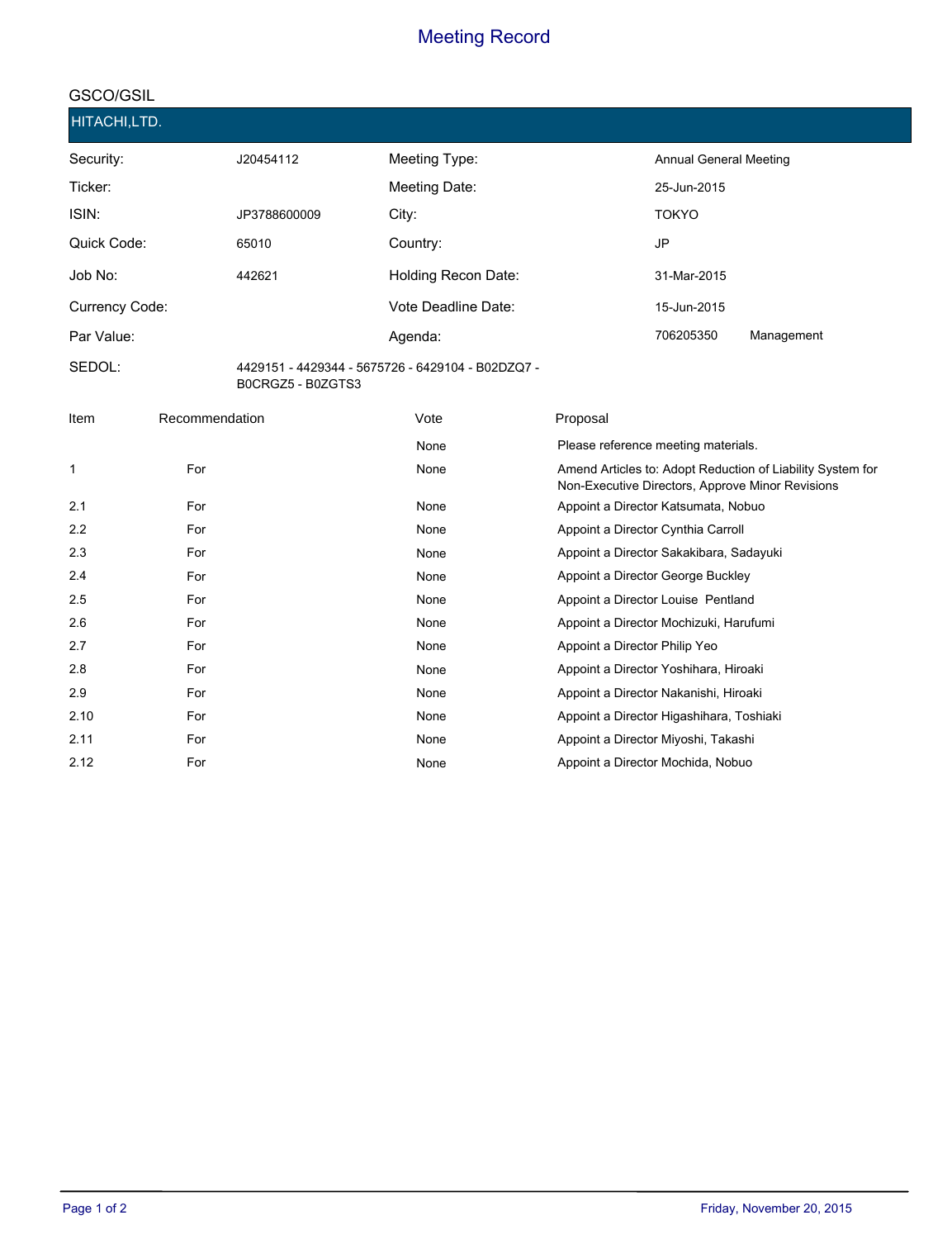#### **HITACHI,LTD.**

**SEDOL:**

| Security:      | J20454112    | Meeting Type:       | Annual General Meeting  |  |
|----------------|--------------|---------------------|-------------------------|--|
| Ticker:        |              | Meeting Date:       | 25-Jun-2015             |  |
| ISIN:          | JP3788600009 | City:               | <b>TOKYO</b>            |  |
| Quick Code:    | 65010        | Country:            | JP                      |  |
| Job No:        | 442621       | Holding Recon Date: | 31-Mar-2015             |  |
| Currency Code: |              | Vote Deadline Date: | 15-Jun-2015             |  |
| Par Value:     |              | Agenda:             | 706205350<br>Management |  |
|                |              |                     |                         |  |

4429151 - 4429344 - 5675726 - 6429104 - B02DZQ7 - B0CRGZ5 - B0ZGTS3

| Item | Recommendation | Vote | Proposal                                                                                                       |
|------|----------------|------|----------------------------------------------------------------------------------------------------------------|
|      |                | None | Please reference meeting materials.                                                                            |
| 1    | For            | None | Amend Articles to: Adopt Reduction of Liability System for<br>Non-Executive Directors, Approve Minor Revisions |
| 2.1  | For            | None | Appoint a Director Katsumata, Nobuo                                                                            |
| 2.2  | For            | None | Appoint a Director Cynthia Carroll                                                                             |
| 2.3  | For            | None | Appoint a Director Sakakibara, Sadayuki                                                                        |
| 2.4  | For            | None | Appoint a Director George Buckley                                                                              |
| 2.5  | For            | None | Appoint a Director Louise Pentland                                                                             |
| 2.6  | For            | None | Appoint a Director Mochizuki, Harufumi                                                                         |
| 2.7  | For            | None | Appoint a Director Philip Yeo                                                                                  |
| 2.8  | For            | None | Appoint a Director Yoshihara, Hiroaki                                                                          |
| 2.9  | For            | None | Appoint a Director Nakanishi, Hiroaki                                                                          |
| 2.10 | For            | None | Appoint a Director Higashihara, Toshiaki                                                                       |
| 2.11 | For            | None | Appoint a Director Miyoshi, Takashi                                                                            |
| 2.12 | For            | None | Appoint a Director Mochida, Nobuo                                                                              |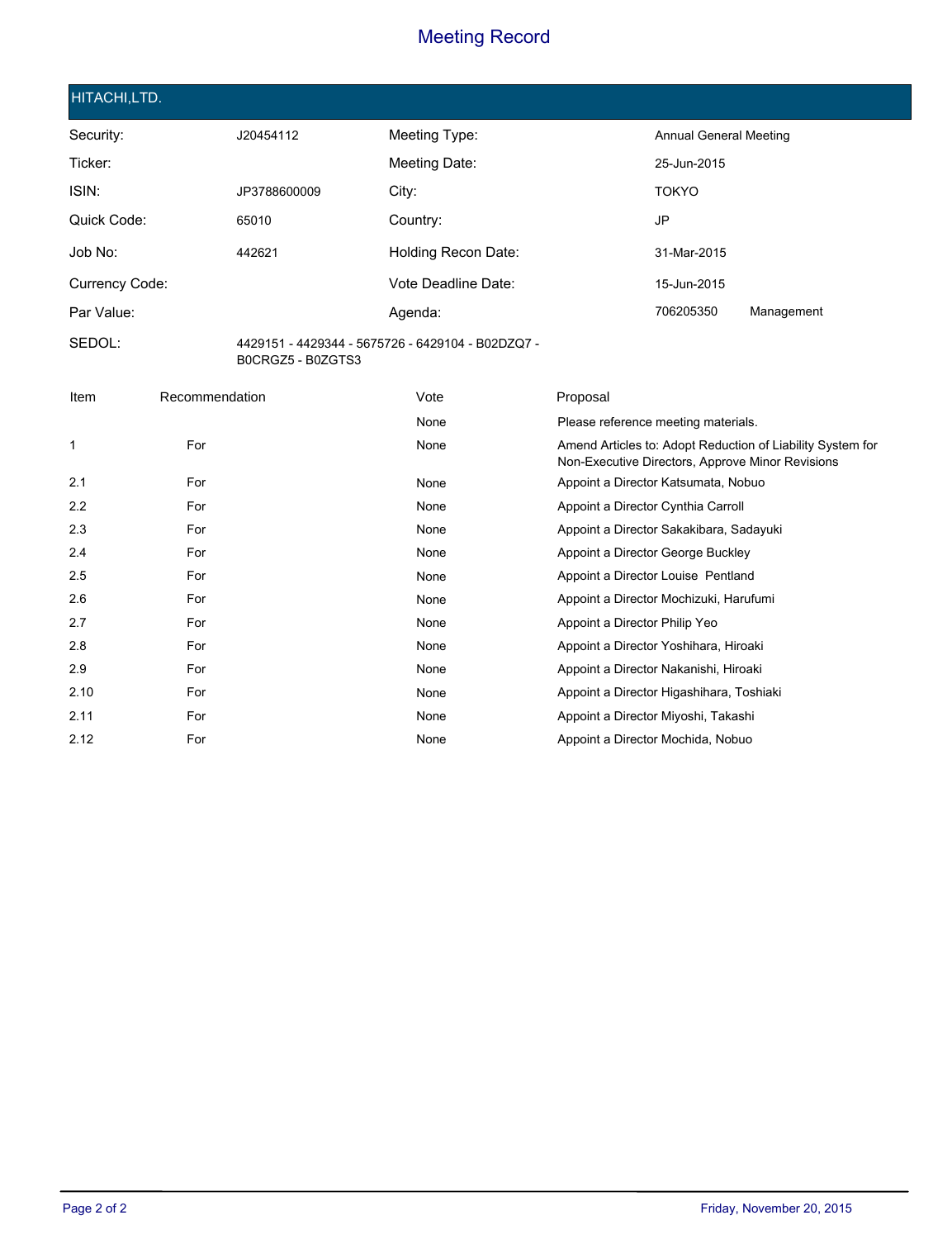#### **GSCO/GSIL**

**SMC CORPORATION**

| Security:      | J75734103                             | Meeting Type:       | Annual General Meeting |            |
|----------------|---------------------------------------|---------------------|------------------------|------------|
| Ticker:        |                                       | Meeting Date:       | 25-Jun-2015            |            |
| ISIN:          | JP3162600005                          | City:               | <b>TOKYO</b>           |            |
| Quick Code:    | 62730                                 | Country:            | JP                     |            |
| Job No:        | 440870                                | Holding Recon Date: | 31-Mar-2015            |            |
| Currency Code: |                                       | Vote Deadline Date: | 09-Jun-2015            |            |
| Par Value:     |                                       | Agenda:             | 706226758              | Management |
| SEDOL:         | 4198008 - 6763965 - B1CDCF2 - B3BJSR9 |                     |                        |            |

**Item** Recommendation **Default Vote** Proposal None None Please reference meeting materials. 1 **For Research Approve Appropriation of Surplus** None **Approve Appropriation of Surplus** 2.1 **For Research Appoint a Director Takada, Yoshiyuki** None **Appoint a Director Takada, Yoshiyuki** 2.2 **For** For **None** Appoint a Director Maruyama, Katsunori **Forma** 2.3 **For Research Appoint a Director Usui, Ikuji** 2.3 **For Appoint a Director Usui, Ikuji** 2.3 **For Appoint a Director Usui, Ikuji** 2. 2.4 **For** For **None Research Appoint a Director Kosugi, Seiji** 2.4 2.5 **For** For **For Appoint a Director Satake, Masahiko** Appoint a Director Satake, Masahiko 2.6 **For Research Appoint a Director Takada, Yoshiki** 2.6 **For Appoint a Director Takada, Yoshiki** 2.7 **For For None Appoint a Director Ohashi, Eiji** None Appoint a Director Ohashi, Eiji 2.8 **For** For **For Appoint a Director Kuwahara**, Osamu Cassette Appoint a Director Kuwahara, Osamu 2.9 **For** For **None Research Appoint a Director Shikakura, Koichi Propint a Director Shikakura, Koichi** 2.10 **For** For **None Research Appoint a Director Ogura, Koji** Appoint a Director Ogura, Koji 2.11 **For** For **None Research Appoint a Director Kawada, Motoichi** 2.12 **For** For **None Research Appoint a Director Takada, Susumu** 2.13 **For** For **None Research Appoint a Director Kaizu, Masanobu** 2.14 **For** For **For Research Appoint a Director Kagawa**, Toshiharu 3.1 **For For Appoint a Corporate Auditor Ogawa**, Yoshiaki a Corporate Auditor Ogawa, Yoshiaki 3.2 **For** For **For Appoint a Corporate Auditor Suzue**, Tatsuo 4 **Approve Provision of Retirement Allowance for Retiring Approve Provision of Retirement Allowance for Retiring Directors** None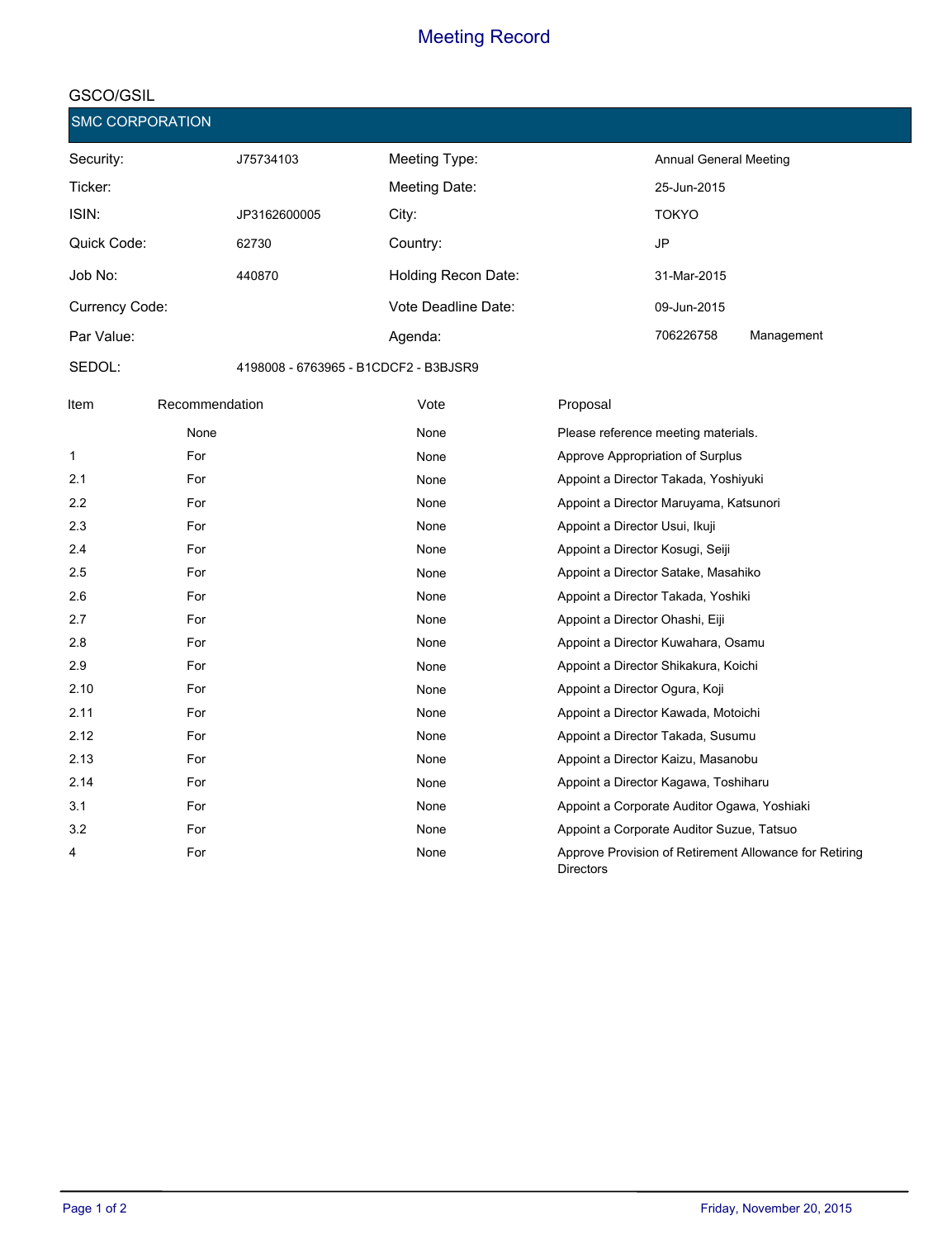|                | <b>SMC CORPORATION</b> |              |                                       |                                                                            |
|----------------|------------------------|--------------|---------------------------------------|----------------------------------------------------------------------------|
| Security:      |                        | J75734103    | Meeting Type:                         | <b>Annual General Meeting</b>                                              |
| Ticker:        |                        |              | Meeting Date:                         | 25-Jun-2015                                                                |
| ISIN:          |                        | JP3162600005 | City:                                 | <b>TOKYO</b>                                                               |
| Quick Code:    |                        | 62730        | Country:                              | JP                                                                         |
| Job No:        |                        | 440870       | Holding Recon Date:                   | 31-Mar-2015                                                                |
|                |                        |              |                                       |                                                                            |
| Currency Code: |                        |              | Vote Deadline Date:                   | 09-Jun-2015                                                                |
| Par Value:     |                        |              | Agenda:                               | 706226758<br>Management                                                    |
| SEDOL:         |                        |              | 4198008 - 6763965 - B1CDCF2 - B3BJSR9 |                                                                            |
| Item           | Recommendation         |              | Vote                                  | Proposal                                                                   |
|                | None                   |              | None                                  | Please reference meeting materials.                                        |
| $\mathbf 1$    | For                    |              | None                                  | Approve Appropriation of Surplus                                           |
| 2.1            | For                    |              | None                                  | Appoint a Director Takada, Yoshiyuki                                       |
| 2.2            | For                    |              | None                                  | Appoint a Director Maruyama, Katsunori                                     |
| 2.3            | For                    |              | None                                  | Appoint a Director Usui, Ikuji                                             |
| 2.4            | For                    |              | None                                  | Appoint a Director Kosugi, Seiji                                           |
| 2.5            | For                    |              | None                                  | Appoint a Director Satake, Masahiko                                        |
| 2.6            | For                    |              | None                                  | Appoint a Director Takada, Yoshiki                                         |
| 2.7            | For                    |              | None                                  | Appoint a Director Ohashi, Eiji                                            |
| 2.8            | For                    |              | None                                  | Appoint a Director Kuwahara, Osamu                                         |
| 2.9            | For                    |              | None                                  | Appoint a Director Shikakura, Koichi                                       |
| 2.10           | For                    |              | None                                  | Appoint a Director Ogura, Koji                                             |
| 2.11           | For                    |              | None                                  | Appoint a Director Kawada, Motoichi                                        |
| 2.12           | For                    |              | None                                  | Appoint a Director Takada, Susumu                                          |
| 2.13           | For                    |              | None                                  | Appoint a Director Kaizu, Masanobu                                         |
| 2.14           | For                    |              | None                                  | Appoint a Director Kagawa, Toshiharu                                       |
| 3.1            | For                    |              | None                                  | Appoint a Corporate Auditor Ogawa, Yoshiaki                                |
| 3.2            | For                    |              | None                                  | Appoint a Corporate Auditor Suzue, Tatsuo                                  |
| 4              | For                    |              | None                                  | Approve Provision of Retirement Allowance for Retiring<br><b>Directors</b> |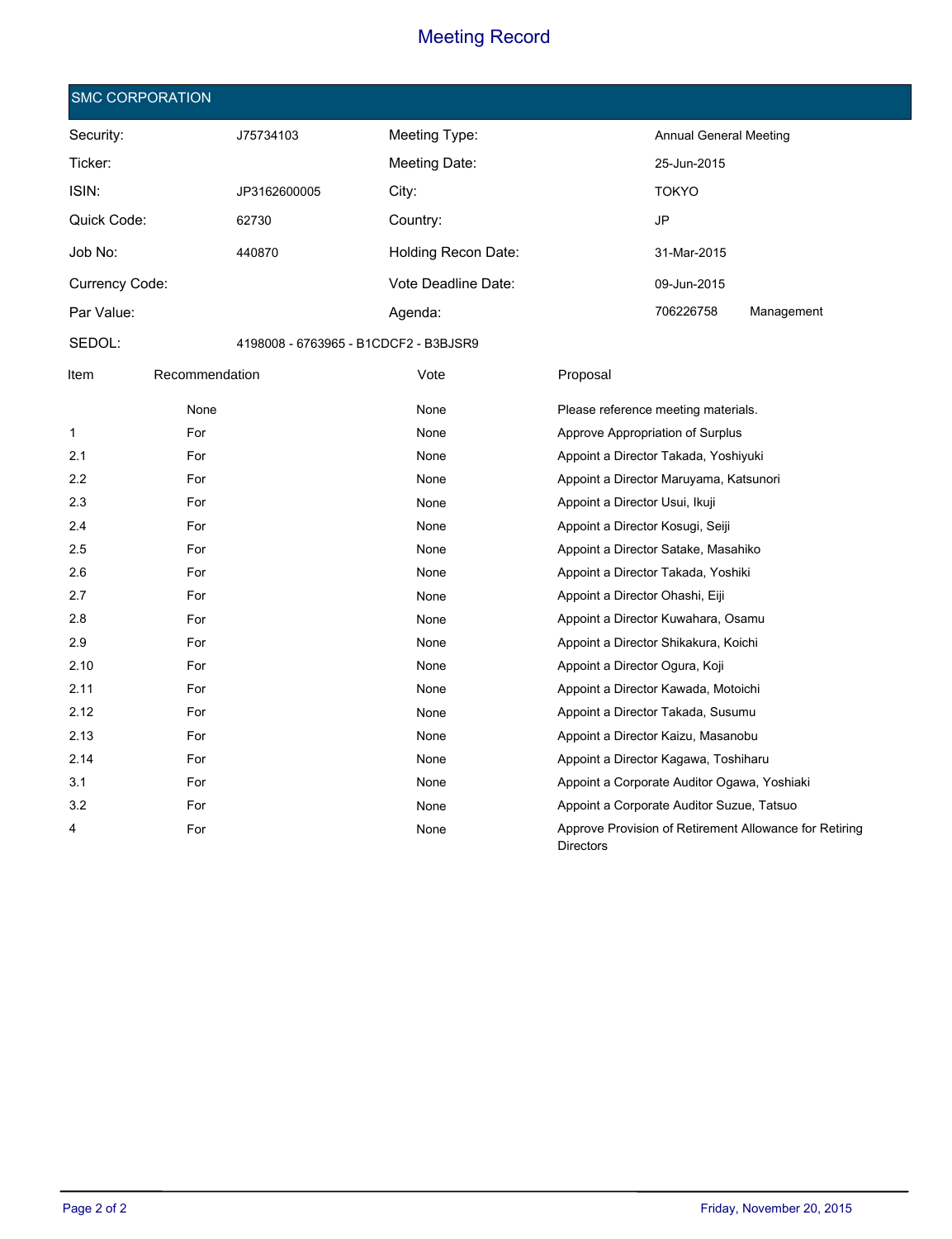| MITSUBISHI UFJ FINANCIAL GROUP, INC. |                |              |                                                 |                                |                                            |                                                                                                                                                                                                                                                                                                                                                    |  |
|--------------------------------------|----------------|--------------|-------------------------------------------------|--------------------------------|--------------------------------------------|----------------------------------------------------------------------------------------------------------------------------------------------------------------------------------------------------------------------------------------------------------------------------------------------------------------------------------------------------|--|
| Security:                            |                | J44497105    | Meeting Type:                                   |                                | <b>Annual General Meeting</b>              |                                                                                                                                                                                                                                                                                                                                                    |  |
| Ticker:                              |                |              | Meeting Date:                                   |                                | 25-Jun-2015                                |                                                                                                                                                                                                                                                                                                                                                    |  |
| ISIN:                                |                | JP3902900004 | City:                                           |                                | <b>TOKYO</b>                               |                                                                                                                                                                                                                                                                                                                                                    |  |
| Quick Code:                          |                | 83060        | Country:                                        |                                | <b>JP</b>                                  |                                                                                                                                                                                                                                                                                                                                                    |  |
| Job No:                              |                | 441472       | Holding Recon Date:                             |                                | 31-Mar-2015                                |                                                                                                                                                                                                                                                                                                                                                    |  |
| Currency Code:                       |                |              | Vote Deadline Date:                             |                                | 09-Jun-2015                                |                                                                                                                                                                                                                                                                                                                                                    |  |
| Par Value:                           |                |              | Agenda:                                         |                                | 706250583                                  | Management                                                                                                                                                                                                                                                                                                                                         |  |
| SEDOL:                               |                |              | 3198902 - 6335171 - B02JD72 - B0P9948 - BHZL5M3 |                                |                                            |                                                                                                                                                                                                                                                                                                                                                    |  |
| Item                                 | Recommendation |              | Vote                                            | Proposal                       |                                            |                                                                                                                                                                                                                                                                                                                                                    |  |
|                                      | None           |              | None                                            |                                | Please reference meeting materials.        |                                                                                                                                                                                                                                                                                                                                                    |  |
| 1                                    | For            |              | None                                            |                                | Approve Appropriation of Surplus           |                                                                                                                                                                                                                                                                                                                                                    |  |
| 2                                    | For            |              | None                                            |                                |                                            | Amend Articles to: Transition to a Company with Three<br>Committees, Eliminate the Articles Related to Class 5 and<br>Class 11 Preferred Shares, Revise Convenors and<br>Chairpersons of a Shareholders Meeting and Board of<br>Directors Meeting, Adopt Reduction of Liability System for<br>Non-Executive Directors, Revise Directors with Title |  |
| 3.1                                  | For            |              | None                                            |                                | Appoint a Director Sono, Kiyoshi           |                                                                                                                                                                                                                                                                                                                                                    |  |
| 3.2                                  | For            |              | None                                            |                                | Appoint a Director Wakabayashi, Tatsuo     |                                                                                                                                                                                                                                                                                                                                                    |  |
| 3.3                                  | For            |              | None                                            |                                | Appoint a Director Nagaoka, Takashi        |                                                                                                                                                                                                                                                                                                                                                    |  |
| 3.4                                  | For            |              | None                                            |                                | Appoint a Director Hirano, Nobuyuki        |                                                                                                                                                                                                                                                                                                                                                    |  |
| 3.5                                  | For            |              | None                                            |                                | Appoint a Director Oyamada, Takashi        |                                                                                                                                                                                                                                                                                                                                                    |  |
| 3.6                                  | For            |              | None                                            |                                | Appoint a Director Kuroda, Tadashi         |                                                                                                                                                                                                                                                                                                                                                    |  |
| 3.7                                  | For            |              | None                                            |                                | Appoint a Director Tokunari, Muneaki       |                                                                                                                                                                                                                                                                                                                                                    |  |
| 3.8                                  | For            |              | None                                            |                                | Appoint a Director Yasuda, Masamichi       |                                                                                                                                                                                                                                                                                                                                                    |  |
| 3.9                                  | For            |              | None                                            |                                | Appoint a Director Mikumo, Takashi         |                                                                                                                                                                                                                                                                                                                                                    |  |
| 3.10                                 | For            |              | None                                            |                                | Appoint a Director Shimamoto, Takehiko     |                                                                                                                                                                                                                                                                                                                                                    |  |
| 3.11                                 | For            |              | None                                            |                                | Appoint a Director Kawamoto, Yuko          |                                                                                                                                                                                                                                                                                                                                                    |  |
| 3.12                                 | For            |              | None                                            |                                | Appoint a Director Matsuyama, Haruka       |                                                                                                                                                                                                                                                                                                                                                    |  |
| 3.13                                 | For            |              | None                                            |                                | Appoint a Director Okamoto, Kunie          |                                                                                                                                                                                                                                                                                                                                                    |  |
| 3.14                                 | For            |              | None                                            |                                | Appoint a Director Okuda, Tsutomu          |                                                                                                                                                                                                                                                                                                                                                    |  |
| 3.15                                 | For            |              | None                                            |                                | Appoint a Director Kawakami, Hiroshi       |                                                                                                                                                                                                                                                                                                                                                    |  |
| 3.16                                 | For            |              | None                                            |                                | Appoint a Director Sato, Yukihiro          |                                                                                                                                                                                                                                                                                                                                                    |  |
| 3.17                                 | For            |              | None                                            |                                | Appoint a Director Yamate, Akira           |                                                                                                                                                                                                                                                                                                                                                    |  |
| 4                                    | Against        |              | None                                            | (Ban on Gender Discrimination) |                                            | Shareholder Proposal: Amend Articles of Incorporation                                                                                                                                                                                                                                                                                              |  |
| 5                                    | Against        |              | None                                            |                                | Margin Trading at Securities Subsidiaries) | Shareholder Proposal: Amend Articles of Incorporation<br>(Setting Maximum Limit for Stock Name Transfer fees on                                                                                                                                                                                                                                    |  |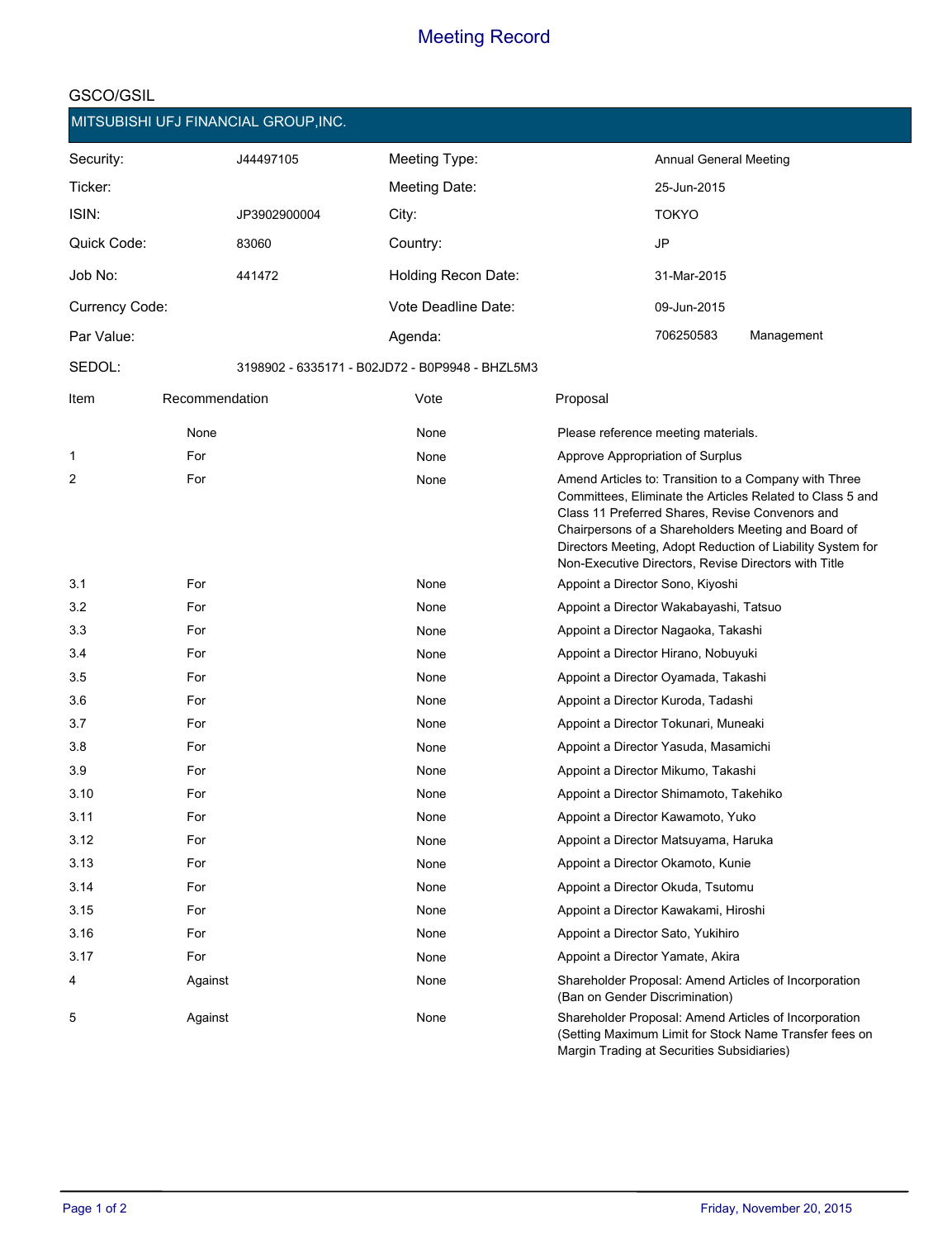#### **MITSUBISHI UFJ FINANCIAL GROUP,INC.**

| Security:      |                | J44497105    | Meeting Type:                                   |                                  | <b>Annual General Meeting</b>              |                                                                                                                                                                                                                                                                                                                                                    |
|----------------|----------------|--------------|-------------------------------------------------|----------------------------------|--------------------------------------------|----------------------------------------------------------------------------------------------------------------------------------------------------------------------------------------------------------------------------------------------------------------------------------------------------------------------------------------------------|
| Ticker:        |                |              | Meeting Date:                                   |                                  | 25-Jun-2015                                |                                                                                                                                                                                                                                                                                                                                                    |
| ISIN:          |                | JP3902900004 | City:                                           |                                  | <b>TOKYO</b>                               |                                                                                                                                                                                                                                                                                                                                                    |
| Quick Code:    |                | 83060        | Country:                                        |                                  | <b>JP</b>                                  |                                                                                                                                                                                                                                                                                                                                                    |
| Job No:        |                | 441472       | Holding Recon Date:                             |                                  | 31-Mar-2015                                |                                                                                                                                                                                                                                                                                                                                                    |
| Currency Code: |                |              | Vote Deadline Date:                             |                                  | 09-Jun-2015                                |                                                                                                                                                                                                                                                                                                                                                    |
| Par Value:     |                |              | Agenda:                                         |                                  | 706250583                                  | Management                                                                                                                                                                                                                                                                                                                                         |
| SEDOL:         |                |              | 3198902 - 6335171 - B02JD72 - B0P9948 - BHZL5M3 |                                  |                                            |                                                                                                                                                                                                                                                                                                                                                    |
| Item           | Recommendation |              | Vote                                            | Proposal                         |                                            |                                                                                                                                                                                                                                                                                                                                                    |
|                | None           |              | None                                            |                                  | Please reference meeting materials.        |                                                                                                                                                                                                                                                                                                                                                    |
| 1              | For            |              | None                                            |                                  | Approve Appropriation of Surplus           |                                                                                                                                                                                                                                                                                                                                                    |
| 2              | For            |              | None                                            |                                  |                                            | Amend Articles to: Transition to a Company with Three<br>Committees, Eliminate the Articles Related to Class 5 and<br>Class 11 Preferred Shares, Revise Convenors and<br>Chairpersons of a Shareholders Meeting and Board of<br>Directors Meeting, Adopt Reduction of Liability System for<br>Non-Executive Directors, Revise Directors with Title |
| 3.1            | For            |              | None                                            | Appoint a Director Sono, Kiyoshi |                                            |                                                                                                                                                                                                                                                                                                                                                    |
| 3.2            | For            |              | None                                            |                                  | Appoint a Director Wakabayashi, Tatsuo     |                                                                                                                                                                                                                                                                                                                                                    |
| 3.3            | For            |              | None                                            |                                  | Appoint a Director Nagaoka, Takashi        |                                                                                                                                                                                                                                                                                                                                                    |
| 3.4            | For            |              | None                                            |                                  | Appoint a Director Hirano, Nobuyuki        |                                                                                                                                                                                                                                                                                                                                                    |
| 3.5            | For            |              | None                                            |                                  | Appoint a Director Oyamada, Takashi        |                                                                                                                                                                                                                                                                                                                                                    |
| 3.6            | For            |              | None                                            |                                  | Appoint a Director Kuroda, Tadashi         |                                                                                                                                                                                                                                                                                                                                                    |
| 3.7            | For            |              | None                                            |                                  | Appoint a Director Tokunari, Muneaki       |                                                                                                                                                                                                                                                                                                                                                    |
| 3.8            | For            |              | None                                            |                                  | Appoint a Director Yasuda, Masamichi       |                                                                                                                                                                                                                                                                                                                                                    |
| 3.9            | For            |              | None                                            |                                  | Appoint a Director Mikumo, Takashi         |                                                                                                                                                                                                                                                                                                                                                    |
| 3.10           | For            |              | None                                            |                                  | Appoint a Director Shimamoto, Takehiko     |                                                                                                                                                                                                                                                                                                                                                    |
| 3.11           | For            |              | None                                            |                                  | Appoint a Director Kawamoto, Yuko          |                                                                                                                                                                                                                                                                                                                                                    |
| 3.12           | For            |              | None                                            |                                  | Appoint a Director Matsuyama, Haruka       |                                                                                                                                                                                                                                                                                                                                                    |
| 3.13           | For            |              | None                                            |                                  | Appoint a Director Okamoto, Kunie          |                                                                                                                                                                                                                                                                                                                                                    |
| 3.14           | For            |              | None                                            |                                  | Appoint a Director Okuda, Tsutomu          |                                                                                                                                                                                                                                                                                                                                                    |
| 3.15           | For            |              | None                                            |                                  | Appoint a Director Kawakami, Hiroshi       |                                                                                                                                                                                                                                                                                                                                                    |
| 3.16           | For            |              | None                                            |                                  | Appoint a Director Sato, Yukihiro          |                                                                                                                                                                                                                                                                                                                                                    |
| 3.17           | For            |              | None                                            |                                  | Appoint a Director Yamate, Akira           |                                                                                                                                                                                                                                                                                                                                                    |
| 4              | Against        |              | None                                            | (Ban on Gender Discrimination)   |                                            | Shareholder Proposal: Amend Articles of Incorporation                                                                                                                                                                                                                                                                                              |
| 5              | Against        |              | None                                            |                                  | Margin Trading at Securities Subsidiaries) | Shareholder Proposal: Amend Articles of Incorporation<br>(Setting Maximum Limit for Stock Name Transfer fees on                                                                                                                                                                                                                                    |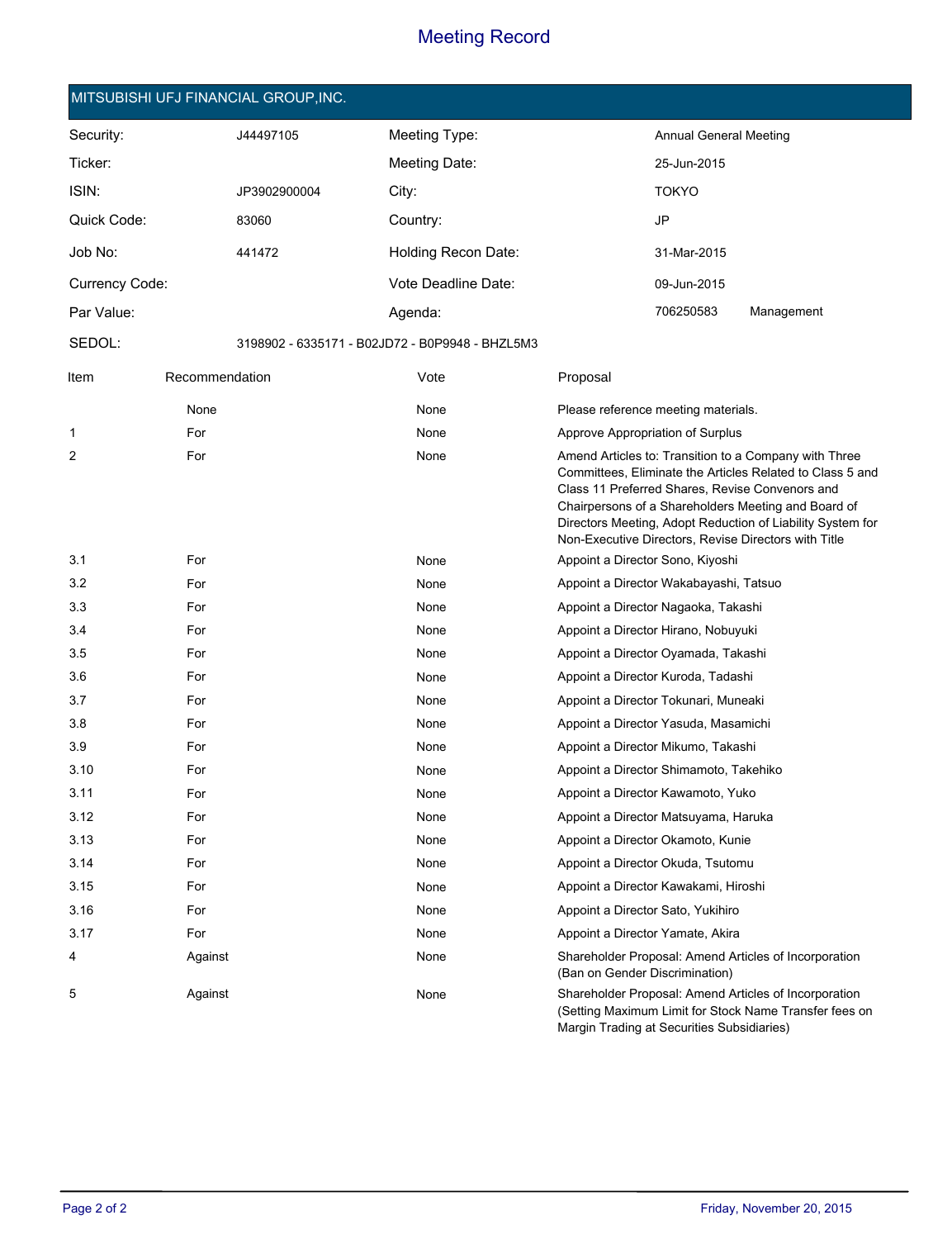|                |                | SUMITOMO MITSUI FINANCIAL GROUP, INC. |                                                   |                                |                                                |                                                                                                                     |
|----------------|----------------|---------------------------------------|---------------------------------------------------|--------------------------------|------------------------------------------------|---------------------------------------------------------------------------------------------------------------------|
| Security:      |                | J7771X109                             | Meeting Type:                                     |                                | <b>Annual General Meeting</b>                  |                                                                                                                     |
| Ticker:        |                |                                       | Meeting Date:                                     |                                | 26-Jun-2015                                    |                                                                                                                     |
| ISIN:          |                | JP3890350006                          | City:                                             |                                | <b>TOKYO</b>                                   |                                                                                                                     |
| Quick Code:    |                | 83160                                 | Country:                                          |                                | JP                                             |                                                                                                                     |
| Job No:        |                | 441466                                | Holding Recon Date:                               |                                | 31-Mar-2015                                    |                                                                                                                     |
| Currency Code: |                |                                       | Vote Deadline Date:                               |                                | 24-Jun-2015                                    |                                                                                                                     |
| Par Value:     |                |                                       | Agenda:                                           |                                | 706237763                                      | Management                                                                                                          |
| SEDOL:         |                | BHZL5Q7                               | 3250095 - 6563024 - B02LM26 - B0R2R41 - B17MVZ7 - |                                |                                                |                                                                                                                     |
| Item           | Recommendation |                                       | Vote                                              | Proposal                       |                                                |                                                                                                                     |
|                | None           |                                       | None                                              |                                | Please reference meeting materials.            |                                                                                                                     |
| 1              | For            |                                       | None                                              |                                | Approve Appropriation of Surplus               |                                                                                                                     |
| 2              | For            |                                       | None                                              |                                | Non-Executive Directors and Corporate Auditors | Amend Articles to: Revise Directors with Title, Approve<br>Minor Revisions, Adopt Reduction of Liability System for |
| 3.1            | For            |                                       | None                                              |                                | Appoint a Director Oku, Masayuki               |                                                                                                                     |
| 3.2            | For            |                                       | None                                              |                                | Appoint a Director Kunibe, Takeshi             |                                                                                                                     |
| 3.3            | For            |                                       | None                                              | Appoint a Director Ito, Yujiro |                                                |                                                                                                                     |
| 3.4            | For            |                                       | None                                              |                                | Appoint a Director Ogino, Kozo                 |                                                                                                                     |
| 3.5            | For            |                                       | None                                              |                                | Appoint a Director Teramoto, Toshiyuki         |                                                                                                                     |
| 3.6            | For            |                                       | None                                              |                                | Appoint a Director Tanizaki, Katsunori         |                                                                                                                     |
| 3.7            | For            |                                       | None                                              |                                | Appoint a Director Nomura, Kuniaki             |                                                                                                                     |
| 3.8            | For            |                                       | None                                              |                                | Appoint a Director Arthur M. Mitchell          |                                                                                                                     |
| 3.9            | For            |                                       | None                                              |                                | Appoint a Director Kono, Masaharu              |                                                                                                                     |
| 3.10           | For            |                                       | None                                              |                                | Appoint a Director Sakurai, Eriko              |                                                                                                                     |
| 4              | For            |                                       | None                                              |                                | Appoint a Corporate Auditor Mikami, Toru       |                                                                                                                     |
| 5              | For            |                                       | None                                              |                                |                                                | Amend the Compensation to be received by Directors                                                                  |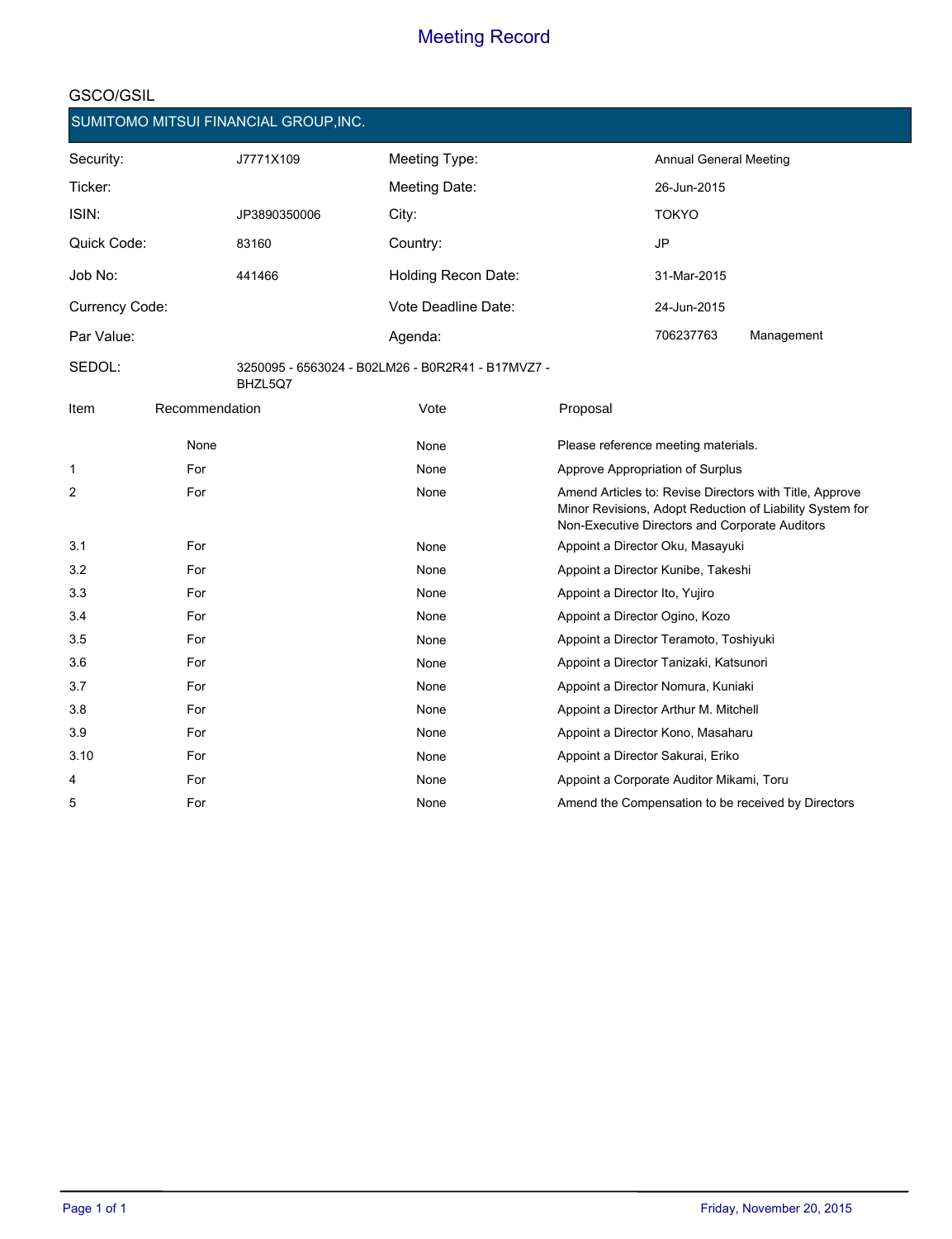|                |                | TOKYO BROADCASTING SYSTEM HOLDINGS, INC. |                                       |          |                                         |            |
|----------------|----------------|------------------------------------------|---------------------------------------|----------|-----------------------------------------|------------|
| Security:      |                | J86656105                                | Meeting Type:                         |          | <b>Annual General Meeting</b>           |            |
| Ticker:        |                |                                          | Meeting Date:                         |          | 26-Jun-2015                             |            |
| ISIN:          |                | JP3588600001                             | City:                                 |          | <b>TOKYO</b>                            |            |
| Quick Code:    |                | 94010                                    | Country:                              |          | <b>JP</b>                               |            |
| Job No:        |                | 486976                                   | Holding Recon Date:                   |          | 31-Mar-2015                             |            |
| Currency Code: |                |                                          | Vote Deadline Date:                   |          | 17-Jun-2015                             |            |
| Par Value:     |                |                                          | Agenda:                               |          | 706243615                               | Management |
| SEDOL:         |                |                                          | 5921667 - 6894166 - B01DRZ1 - B3FHQK8 |          |                                         |            |
| Item           | Recommendation |                                          | Vote                                  | Proposal |                                         |            |
| 1              | For            |                                          | None                                  |          | Approve Appropriation of Surplus        |            |
| 2.1            | For            |                                          | None                                  |          | Appoint a Director Inoue, Hiroshi       |            |
| 2.2            | For            |                                          | None                                  |          | Appoint a Director Ishihara, Toshichika |            |
| 2.3            | For            |                                          | None                                  |          | Appoint a Director Fujita, Tetsuya      |            |
| 2.4            | For            |                                          | None                                  |          | Appoint a Director Zaitsu, Keizo        |            |
| 2.5            | For            |                                          | None                                  |          | Appoint a Director Kato, Yoshikazu      |            |
| 2.6            | For            |                                          | None                                  |          | Appoint a Director Kawai, Toshiaki      |            |
| 2.7            | For            |                                          | None                                  |          | Appoint a Director Sasaki, Takashi      |            |
| 2.8            | For            |                                          | None                                  |          | Appoint a Director Sugai, Tatsuo        |            |
| 2.9            | For            |                                          | None                                  |          | Appoint a Director Tsumura, Akio        |            |
| 2.10           | For            |                                          | None                                  |          | Appoint a Director Yoshida, Yasushi     |            |
| 2.11           | For            |                                          | None                                  |          | Appoint a Director Takeda, Shinji       |            |
| 2.12           | For            |                                          | None                                  |          | Appoint a Director Yamamoto, Masahiro   |            |
| 2.13           | For            |                                          | None                                  |          | Appoint a Director Utsuda, Shoei        |            |
| 2.14           | For            |                                          | None                                  |          | Appoint a Director Asahina, Yutaka      |            |
| 2.15           | For            |                                          | None                                  |          | Appoint a Director Ishii, Tadashi       |            |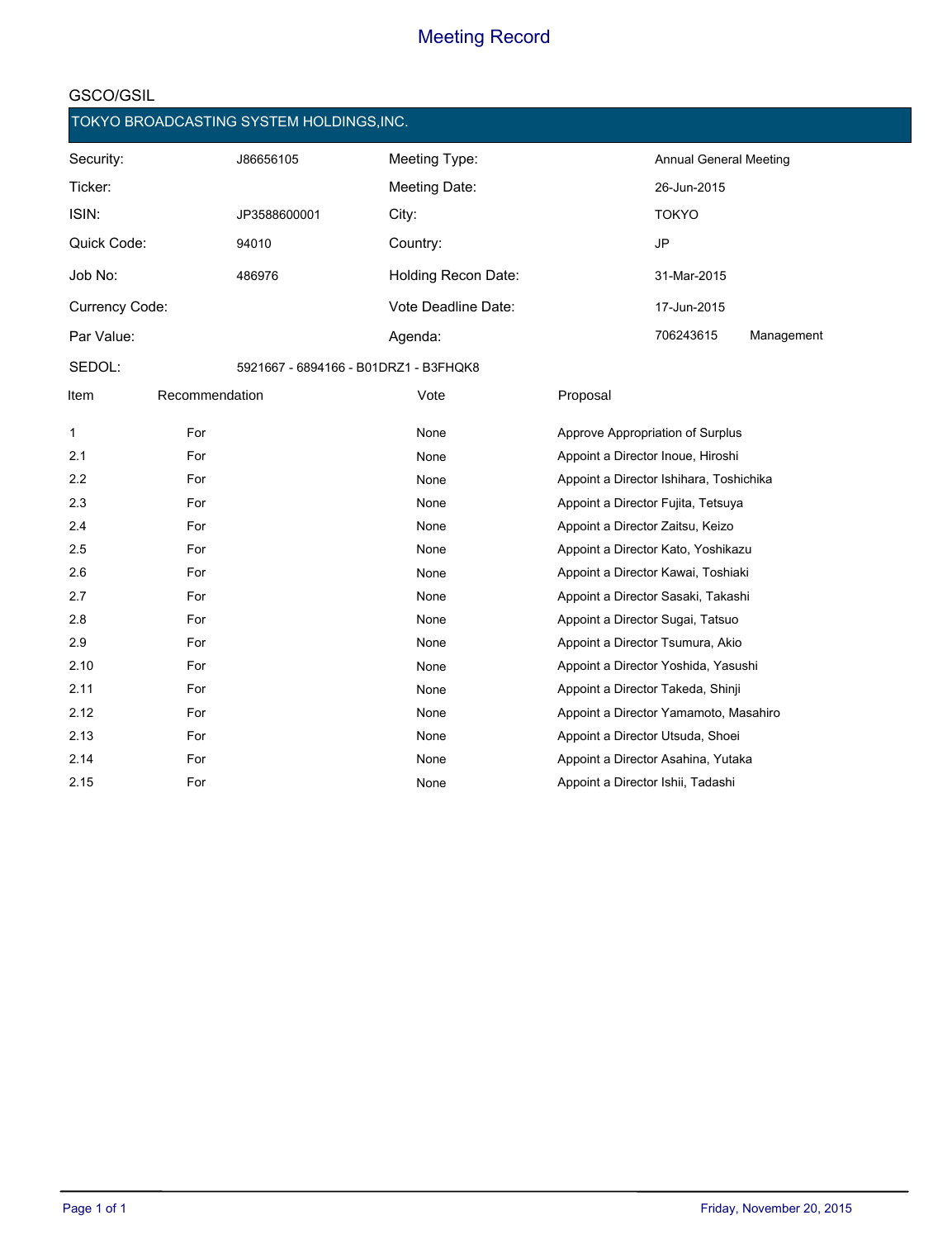#### **GSCO/GSIL**

**Security: Ticker: ISIN: Quick Code: Job No: Currency Code: Par Value: SEDOL:** J26945105 JP3667600005 19630 440118 6473468 - B3BHSP1 - B3PLTK1 - BHZL103 **Meeting Type: Meeting Date: City: Country: Holding Recon Date: Vote Deadline Date: Agenda:** Annual General Meeting KANAGAWA JP 706231999 Management 26-Jun-2015 31-Mar-2015 10-Jun-2015 **JGC CORPORATION Item Recommendation Default Vote Proposal** None None None Please reference meeting materials. 1 **For Research Approve Appropriation of Surplus** None Approve Appropriation of Surplus 2.1 **For** For **For Appoint a Director Sato, Masayuki** Appoint a Director Sato, Masayuki 2.2 **For** For **None** Appoint a Director Kawana, Koichi 2.3 **For** For **None** Appoint a Director Yamazaki, Yutaka 2.4 **For** For **For Research Appoint a Director Akabane, Tsutomu and Appoint a Director Akabane, Tsutomu a Director Akabane, Tsutomu a Director Akabane, Tsutomu and Appoint a Director Akabane, Tsutomu and Appoint a Direct** 2.5 **For** For **For Appoint a Director Miura, Hideaki** and Appoint a Director Miura, Hideaki 2.6 **For** For **For Appoint a Director Sato, Satoshi** a Director Sato, Satoshi a Director Sato, Satoshi 2.7 **For Research Appoint a Director Miyoshi, Hiroyuki** None Appoint a Director Miyoshi, Hiroyuki 2.8 **For Research Appoint a Director Suzuki, Masanori** 2.8 **None** Appoint a Director Suzuki, Masanori 2.9 **For** For **None Research Appoint a Director Endo, Shigeru** 2.9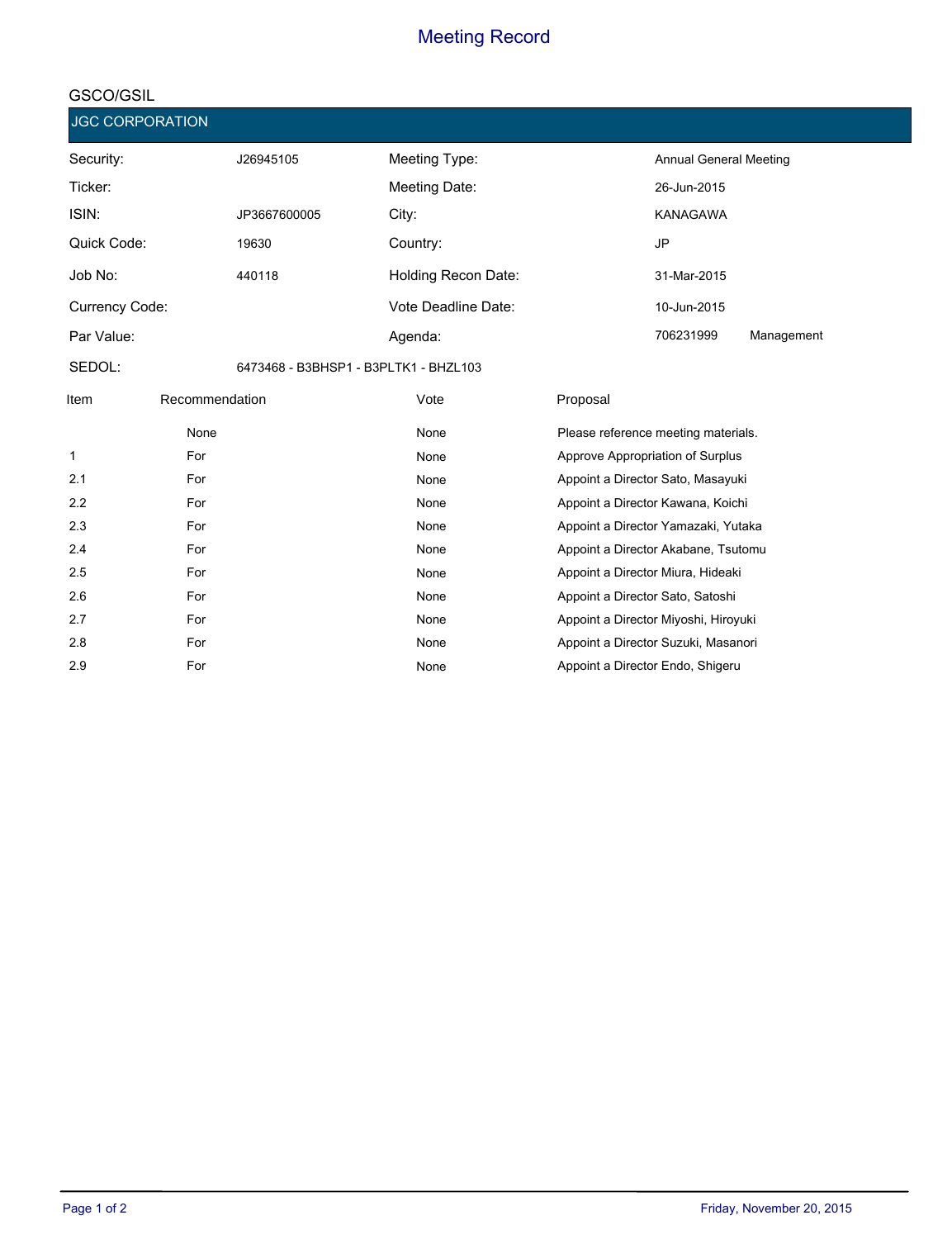|                                                 | <b>JGC CORPORATION</b> |                     |               |             |                                      |                               |  |
|-------------------------------------------------|------------------------|---------------------|---------------|-------------|--------------------------------------|-------------------------------|--|
| Security:                                       |                        | J26945105           | Meeting Type: |             |                                      | <b>Annual General Meeting</b> |  |
| Ticker:                                         |                        |                     | Meeting Date: |             | 26-Jun-2015                          |                               |  |
| ISIN:                                           |                        | JP3667600005        | City:         |             | <b>KANAGAWA</b>                      |                               |  |
| Quick Code:<br>19630                            |                        |                     | Country:      |             | <b>JP</b>                            |                               |  |
| Job No:<br>440118                               |                        | Holding Recon Date: |               | 31-Mar-2015 |                                      |                               |  |
| Currency Code:                                  |                        | Vote Deadline Date: |               | 10-Jun-2015 |                                      |                               |  |
| Par Value:                                      |                        | Agenda:             |               |             | Management                           |                               |  |
| SEDOL:<br>6473468 - B3BHSP1 - B3PLTK1 - BHZL103 |                        |                     |               |             |                                      |                               |  |
| Item                                            | Recommendation         |                     | Vote          | Proposal    |                                      |                               |  |
|                                                 | None                   |                     | None          |             | Please reference meeting materials.  |                               |  |
| 1                                               | For                    |                     | None          |             | Approve Appropriation of Surplus     |                               |  |
| 2.1                                             | For                    |                     | None          |             | Appoint a Director Sato, Masayuki    |                               |  |
| 2.2                                             | For                    |                     | None          |             | Appoint a Director Kawana, Koichi    |                               |  |
| 2.3                                             | For                    |                     | None          |             | Appoint a Director Yamazaki, Yutaka  |                               |  |
| 2.4                                             | For                    |                     | None          |             | Appoint a Director Akabane, Tsutomu  |                               |  |
| 2.5                                             | For                    |                     | None          |             | Appoint a Director Miura, Hideaki    |                               |  |
| 2.6                                             | For                    |                     | None          |             | Appoint a Director Sato, Satoshi     |                               |  |
| 2.7                                             | For                    |                     | None          |             | Appoint a Director Miyoshi, Hiroyuki |                               |  |
| 2.8                                             | For                    |                     | None          |             | Appoint a Director Suzuki, Masanori  |                               |  |

2.9 **For** For **None** None Appoint a Director Endo, Shigeru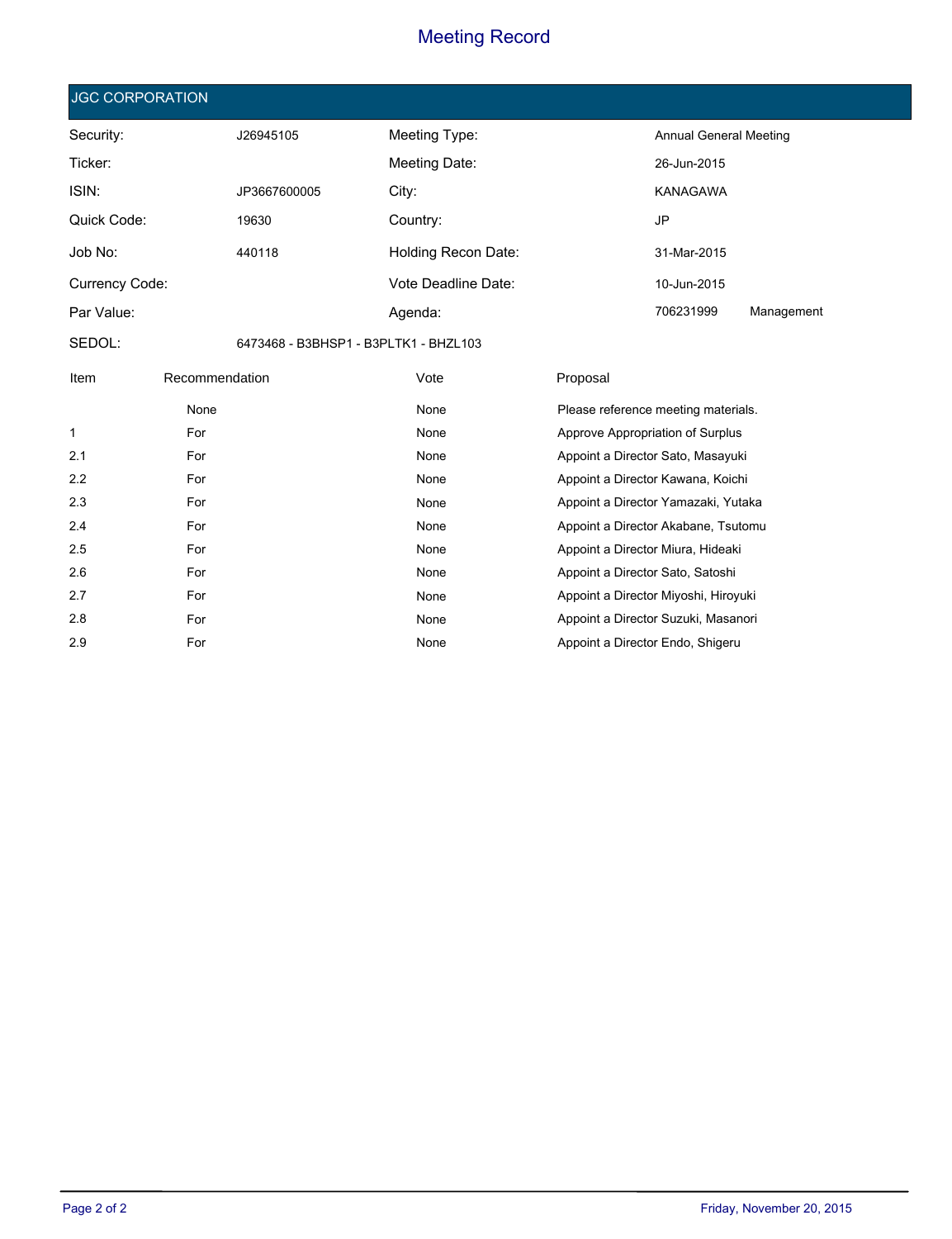#### **GSCO/GSIL**

**SEDOL:**

**FUKUOKA FINANCIAL GROUP,INC.**

| Security:      | J17129107    | Meeting Type:       | <b>Annual General Meeting</b> |            |
|----------------|--------------|---------------------|-------------------------------|------------|
| Ticker:        |              | Meeting Date:       | 26-Jun-2015                   |            |
| ISIN:          | JP3805010000 | City:               | <b>FUKUOKA</b>                |            |
| Quick Code:    | 83540        | Country:            | JP                            |            |
| Job No:        | 441451       | Holding Recon Date: | 31-Mar-2015                   |            |
| Currency Code: |              | Vote Deadline Date: | 10-Jun-2015                   |            |
| Par Value:     |              | Agenda:             | 706232371                     | Management |
|                |              |                     |                               |            |

B1TK1Y8 - B1VXMH5 - B8X9NM2 - BHZL5T0

| Item | Recommendation | Vote | Proposal                                                  |
|------|----------------|------|-----------------------------------------------------------|
|      | None           | None | Please reference meeting materials.                       |
| 1    | For            | None | Approve Appropriation of Surplus                          |
| 2.1  | For            | None | Appoint a Director Tani, Masaaki                          |
| 2.2  | For            | None | Appoint a Director Shibato, Takashige                     |
| 2.3  | For            | None | Appoint a Director Yoshikai, Takashi                      |
| 2.4  | For            | None | Appoint a Director Aoyagi, Masayuki                       |
| 2.5  | For            | None | Appoint a Director Yoshida, Yasuhiko                      |
| 2.6  | For            | None | Appoint a Director Shirakawa, Yuji                        |
| 2.7  | For            | None | Appoint a Director Morikawa, Yasuaki                      |
| 2.8  | For            | None | Appoint a Director Takeshita, Ei                          |
| 2.9  | For            | None | Appoint a Director Sakurai, Fumio                         |
| 2.10 | For            | None | Appoint a Director Murayama, Noritaka                     |
| 2.11 | For            | None | Appoint a Director Yoshizawa, Shunsuke                    |
| 2.12 | For            | None | Appoint a Director Fukuda, Satoru                         |
| 2.13 | For            | None | Appoint a Director Yasuda, Ryuji                          |
| 2.14 | For            | None | Appoint a Director Takahashi, Hideaki                     |
| 3.1  | For            | None | Appoint a Corporate Auditor Ishiuchi, Hidemitsu           |
| 3.2  | For            | None | Appoint a Corporate Auditor Yamada, Hideo                 |
| 4.1  | For            | None | Appoint a Substitute Corporate Auditor Tsuchiya, Masahiko |
| 4.2  | For            | None | Appoint a Substitute Corporate Auditor Konishi, Masaki    |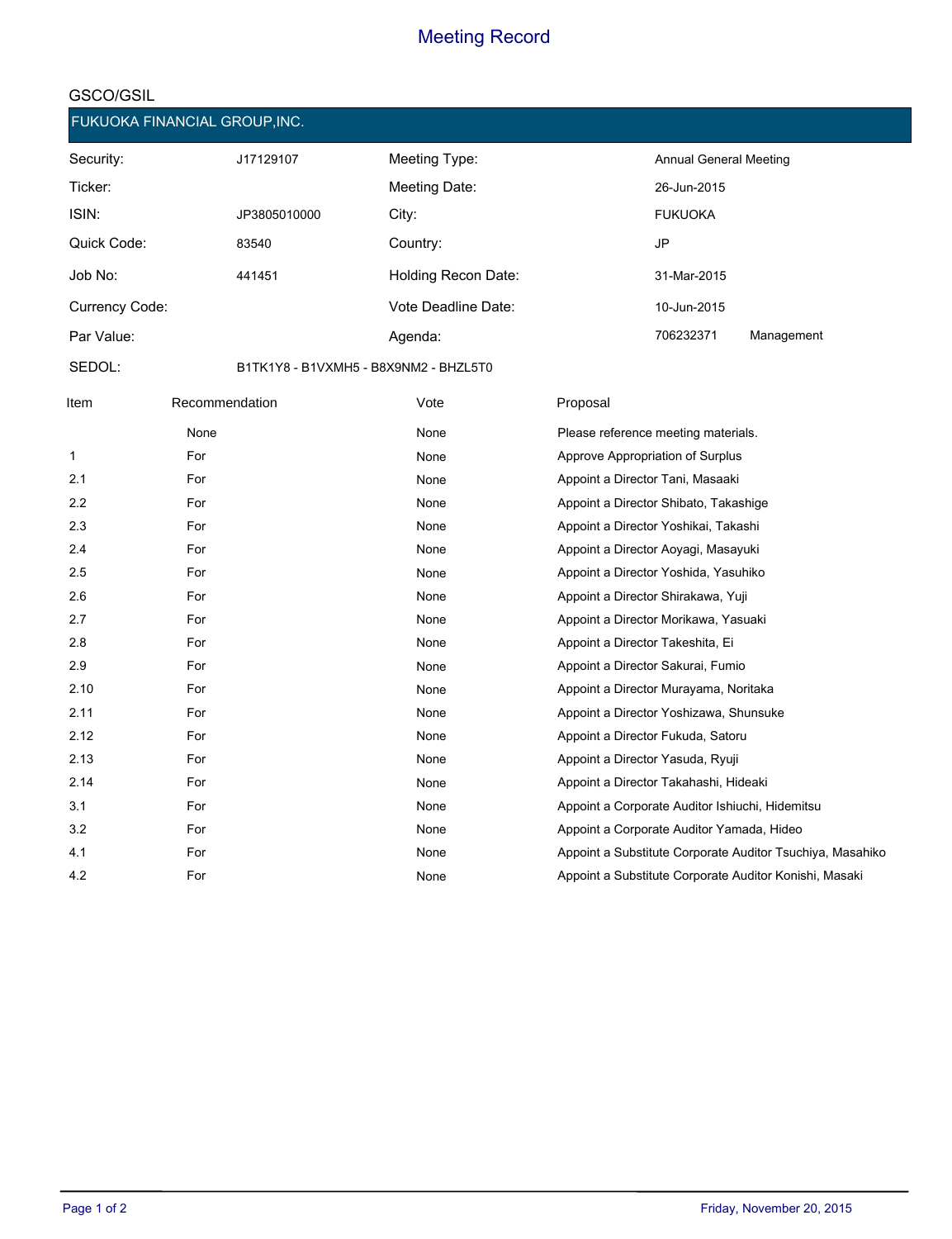#### **FUKUOKA FINANCIAL GROUP,INC.**

| Security:      | J17129107    | Meeting Type:       | <b>Annual General Meeting</b> |            |
|----------------|--------------|---------------------|-------------------------------|------------|
| Ticker:        |              | Meeting Date:       | 26-Jun-2015                   |            |
| ISIN:          | JP3805010000 | City:               | <b>FUKUOKA</b>                |            |
| Quick Code:    | 83540        | Country:            | JP                            |            |
| Job No:        | 441451       | Holding Recon Date: | 31-Mar-2015                   |            |
| Currency Code: |              | Vote Deadline Date: | 10-Jun-2015                   |            |
| Par Value:     |              | Agenda:             | 706232371                     | Management |

**SEDOL:**

B1TK1Y8 - B1VXMH5 - B8X9NM2 - BHZL5T0

| Item | Recommendation | Vote | Proposal                                                  |
|------|----------------|------|-----------------------------------------------------------|
|      | None           | None | Please reference meeting materials.                       |
| 1    | For            | None | Approve Appropriation of Surplus                          |
| 2.1  | For            | None | Appoint a Director Tani, Masaaki                          |
| 2.2  | For            | None | Appoint a Director Shibato, Takashige                     |
| 2.3  | For            | None | Appoint a Director Yoshikai, Takashi                      |
| 2.4  | For            | None | Appoint a Director Aoyagi, Masayuki                       |
| 2.5  | For            | None | Appoint a Director Yoshida, Yasuhiko                      |
| 2.6  | For            | None | Appoint a Director Shirakawa, Yuji                        |
| 2.7  | For            | None | Appoint a Director Morikawa, Yasuaki                      |
| 2.8  | For            | None | Appoint a Director Takeshita, Ei                          |
| 2.9  | For            | None | Appoint a Director Sakurai, Fumio                         |
| 2.10 | For            | None | Appoint a Director Murayama, Noritaka                     |
| 2.11 | For            | None | Appoint a Director Yoshizawa, Shunsuke                    |
| 2.12 | For            | None | Appoint a Director Fukuda, Satoru                         |
| 2.13 | For            | None | Appoint a Director Yasuda, Ryuji                          |
| 2.14 | For            | None | Appoint a Director Takahashi, Hideaki                     |
| 3.1  | For            | None | Appoint a Corporate Auditor Ishiuchi, Hidemitsu           |
| 3.2  | For            | None | Appoint a Corporate Auditor Yamada, Hideo                 |
| 4.1  | For            | None | Appoint a Substitute Corporate Auditor Tsuchiya, Masahiko |
| 4.2  | For            | None | Appoint a Substitute Corporate Auditor Konishi, Masaki    |